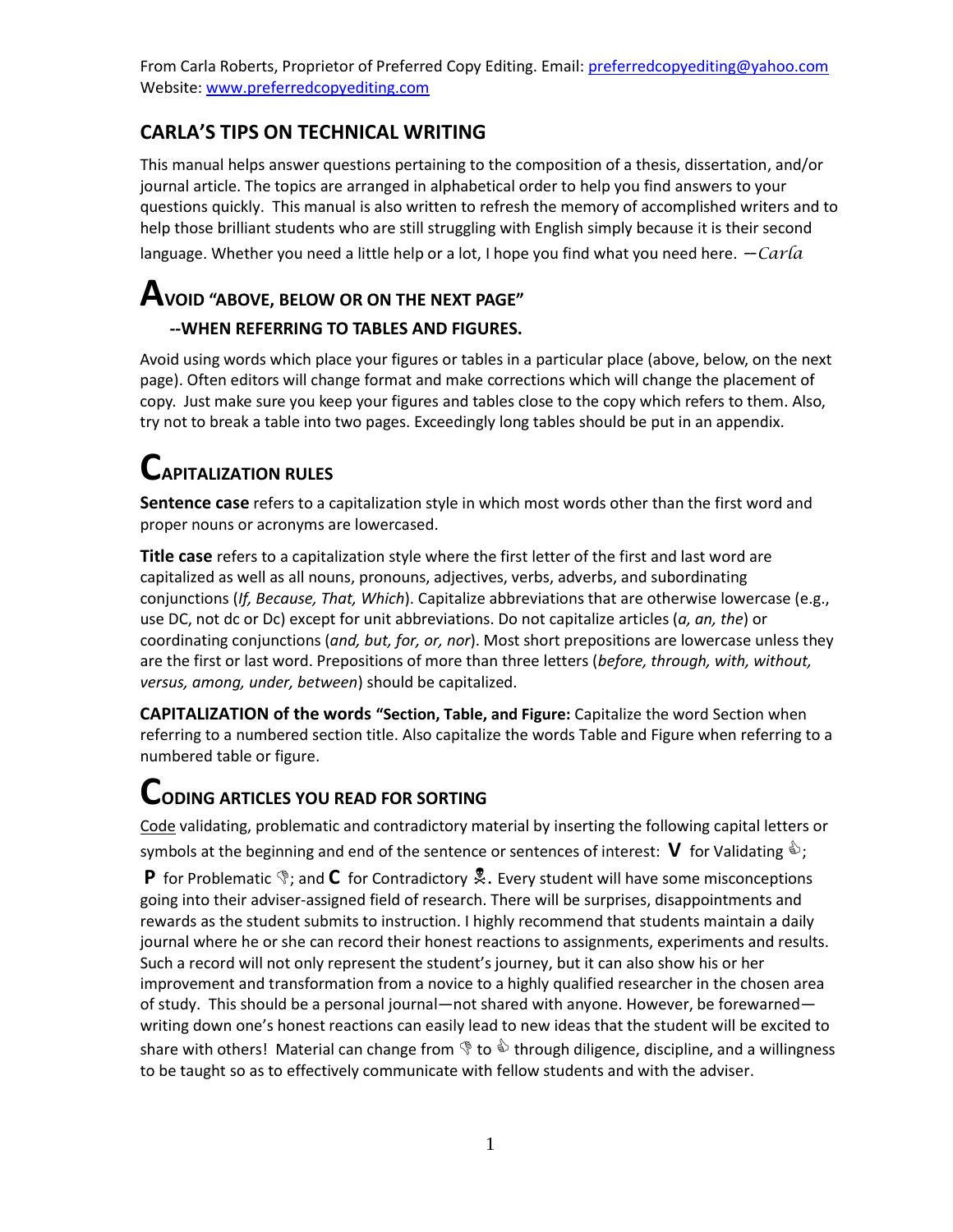### **CODING FOR ATTRIBUTION (ASSURING AVOIDANCE OF PLAGIARISM)**

#### 1) **Secure with Quotation Marks. Separate with Space**.

Secure copied material by inserting the appropriate quotation marks at the beginning and end of the quotation.

Separate by dropping the quotation down two lines, single spacing that material, and providing a half-inch margin on each side. Put author, date of publication, and page number in parentheses. This is an APA in-text citation. Follow up in the next paragraph with the full reference in brackets.

"Insert the appropriate quotation marks at the beginning and end of the material and follow with an in-text citation (Roberts, 2013, p. 2).

[Roberts, C. (2013). *Carla's Tips on Technical Writing,* internal communication], provided by email on mo/dd/year]. Putting the full reference in brackets during the draft stage gives you the material you need to build your bibliography when the time comes to do so. Further review may lead you to decide that you don't want to use the material for the article you are currently writing—but that it might be something you can use in another article. I recommend copying these quotations and sources in a separate document for future reference and saving that document as "Quotations for Future Research on . . ."

- 2) **My Summary:** In the draft stage—when paraphrasing or summarizing someone else's information in your own words—you should take the time to code that material prefacing your summary remarks with *My Summary* (Jones, 1995, p. 84). In this case, you are simply rewording what the author has said.
- 3) **My Thoughts:** When drafting your personal assessment, you should preface your thoughts with the words *My Thoughts***.** These are not a rewrite of the author's findings. They reflect your educated opinion of those findings. Sorting symbols (V for Validating  $\hat{\mathbb{Q}}$ ; P for Problematic  $\hat{\mathbb{Q}}$ ; and C for Contradictory  $\frac{1}{2}$  can be used to verify your reaction. You will not use them in your final draft, but they will help you shape and reshape your convictions concerning other author's work as you become more experienced. In the final version, you can say, "This writer approached the problem from a different perspective . . ." or This author's research results determined that . . ." or "My research team and I found the traditional method problematic because . . . Our new method improved performance time by 50% and was 30% more cost effective."

#### 4) **Identify the speaker and the doer of the research you are presenting**.

Let the reader know who represents the work being discussed. Do not hide that person's name behind an all-inclusive "we" or an ambiguous bracketed number [4]. See p. 28.

Remember that copying someone else's work and not giving that person credit for their words or graph or table is called plagiarism. It can cause a student to suffer disciplinary probation and even suspension or expulsion from the university.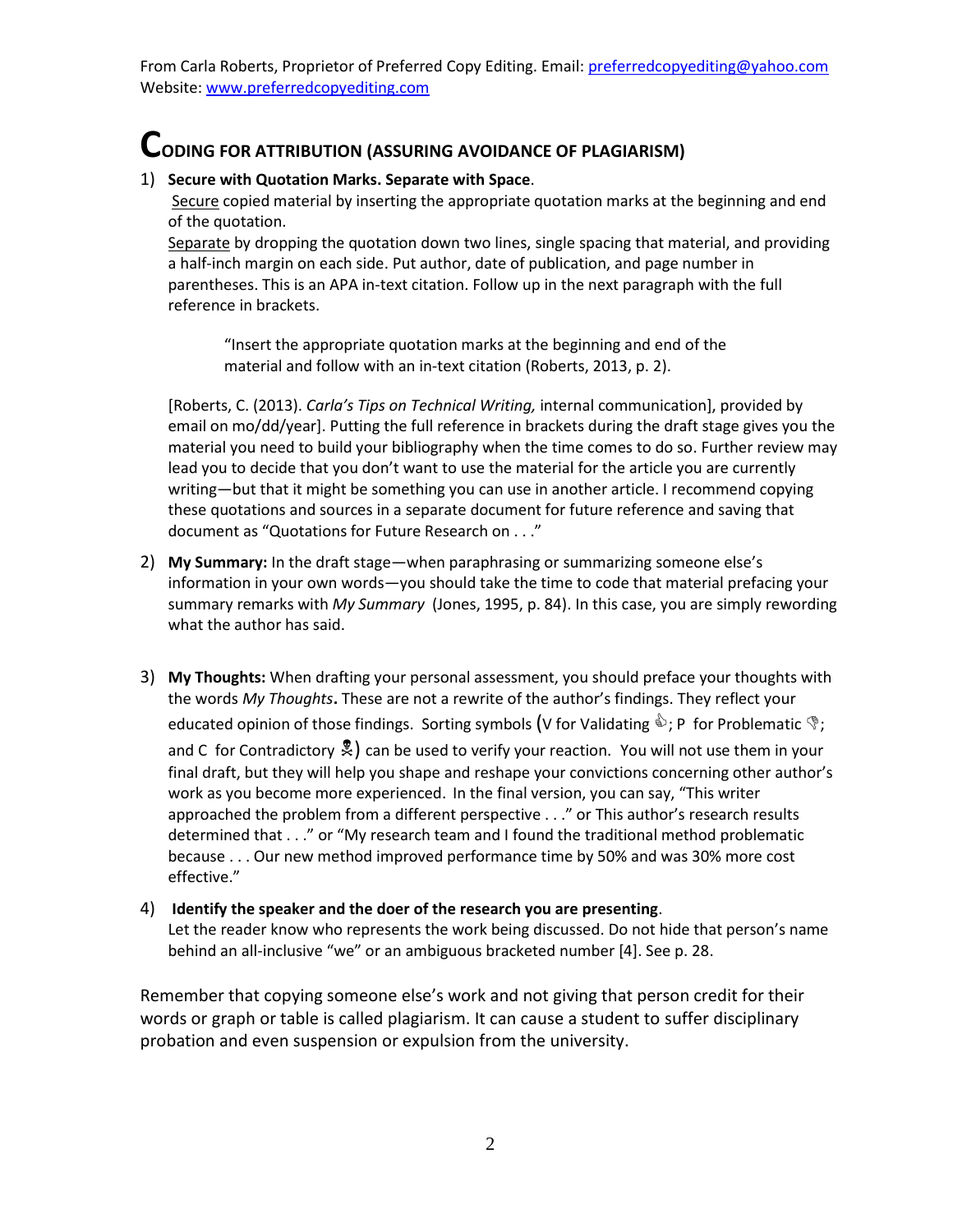### **COMMAS**

No one seems to know what to do with a comma! They are sprinkled liberally throughout most documents like too much pepper on scrambled eggs. The following rules will hopefully help you know when to use a comma and when not to.

#### **COMMAS AND APPOSITIVES**

An appositive is a noun or a noun phrase placed next to another noun or noun phrase to define or modify it. An appositive is always set off by commas. Some examples follow:

#### **Nonrestrictive Appositive**

**Example**: Lucky, my favorite childhood dog, loved to accompany me on bike rides.

The nonrestrictive appositive, "my favorite childhood dog," can only refer to Lucky, but it is not essential to the structure of the sentence. The sentence can stand alone without it. If stated as "Lucky loved to accompany me on bike rides;" then, we would still have a structurally sound sentence.

**A restrictive appositive** is necessary to maintain the meaning of the sentence and does not require commas. Usually, a restrictive appositive is essential to the identity of the preceding word (noun) or words (noun phrase). It "restricts" or narrows the meaning of the word it modifies:

**Example 1:** The musician Alicia Keys completed a *Set the World on Fire Tour* in December of 2013 in support of her latest album *Girl on Fire* released in late 2012.

"Alicia Keys" restricts the general term "musician," and *Girl on Fire* restricts the general term "album."

**Note:** Alicia Keys is such a well known musician with such a huge repertoire that the name of her tour and related album are essential to the meaning of the sentence.

**Example 2**: John Grisham's book *A Time to Kill* is one of the most popular novels of our time. A *Time to Kill"* restricts the general term "book." Like Keys, Grisham is prolific. He has written several novels and the title (a restrictive appositive) representing "one of the most popular novels of our time" is essential to the meaning of the sentence.

**A nonrestrictive appositive** must be set off with commas because it is naming the **only possibility.**  Grisham and Keys had several possibilities when it came to their creative output. If we are discussing an author' specific contributions to his genre, and they represent his or her only contribution as defined—then those titles are nonrestrictive.

**Example 1:** "In 1989, Mikel Dunham published his first mystery novel*, Stilled Life*, followed by its 1992 sequel, *Casting for Murder*.

These titles are nonrestrictive and must be set off by commas. *Stilled Life* refers only to his first mystery novel, and *Casting for Murder* refers to the only sequel. The sentence could stand alone without the titles by stating: "In 1989, Mikel Dunham published his first mystery novel followed by its 1992 sequel. The titles are information that most people want to know, but the sentence is structurally sound without them making them nonessential.

**Example 2:** Dr. Hongbin Ma, director of the MU College of Engineering's Center for Thermal Management, uses nanotechnology to create new ways of cooling electronic devices.

The rather long nonrestrictive appositive refers to Dr. Ma's administrative position. This information is good to know, but it is not essential to the structural soundness of the sentence. It is a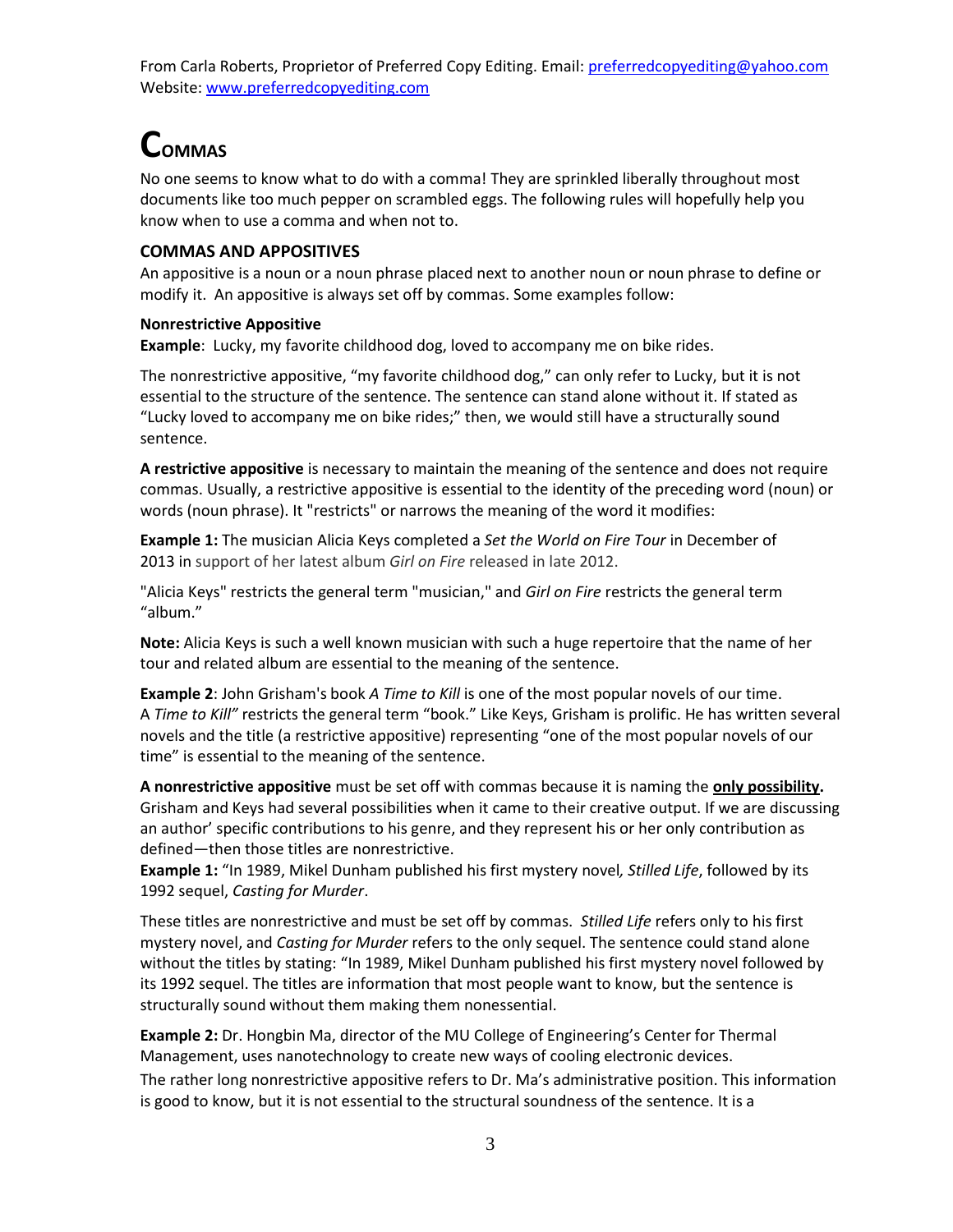nonessential "nonrestrictive" appositive. It also refers to Dr. Ma's exclusive leadership position. He is the only director of the Thermal Management Center; therefore, the appositive names the **only possibility** for this position and must be set apart with commas.

#### Remember:

**A Nonrestrictive Appositive** is nonessential because the sentence makes sense without it; hence, it must be set apart with commas because it represents the only possibility.

The nonrestrictive appositive gives us added information (e.g., the name of a book or the title of an administrator). The added information is always helpful and often important to the meaning of the sentence, but the sentence is structurally sound and makes sense without it.

**A Restrictive Appositive** represents essential information and is **not** set apart with commas. The sentence would **not** make sense without it.

**COMMAS IN NONRESTRICTIVE CLAUSES:** Commas **are** used to set off nonrestrictive (*nonessential)* clauses. The sentence would **not** lose its ability to function as a sentence if the nonrestrictive clause or parenthetical phrase were deleted.

**Nonrestrictive Clause Example #1:** The newly appointed professor asked his department chair, *who has had great success in obtaining research grants,* for advice.

The sentence can stand on its own without the clause (who has had great success in obtaining research grants), which merely adds information.

**Nonrestrictive Example #2:** Astronomy, *which is the study of heavenly bodies,* is a fascinating subject.

This sentence would still make sense if the clause were removed.

#### **NO COMMAS ALLOWED IN RESTRICTIVE CLAUSES**:

Commas are **not** used to set off restrictive (*necessary* or *pointing out*) clauses.

Only students *who have had an article accepted for publication in the proceedings* will have their trip to the conference paid for.

A restrictive (no *commas allowed*) clause says to the reader: Only this particular person or group, object or thing applies to this sentence--and no other." No comma is needed in the above nonrestrictive clause because it refers only to students who have had an article accepted for publication—and no other group. **You cannot extract the clause** (*who have had an article accepted for publication in the proceedings)* **without changing the meaning of the sentence.** 

**Example:** We have decided to hire a graduate research assistant *who is familiar with the project.*

In the above sentence, the italicized restrictive clause says we are hiring a particular kind of student—one who is familiar with the project. No other students should apply—not undergraduates and not graduate students who are unfamiliar with the project. Only graduate students familiar with the project should apply.

#### **RESTRICTING THE FOCUS GENERATES RESTRICTIVE CLAUSES**

You usually use "who" or "that" before a restrictive clause. You do **not** use a comma.

**Example:** Engineering Week organizers ask for posters **that** will spark the interest of visiting high school students.

Only exceptional students can attend conferences **that** offer opportunities for them to win awards based on the quality of their journal articles.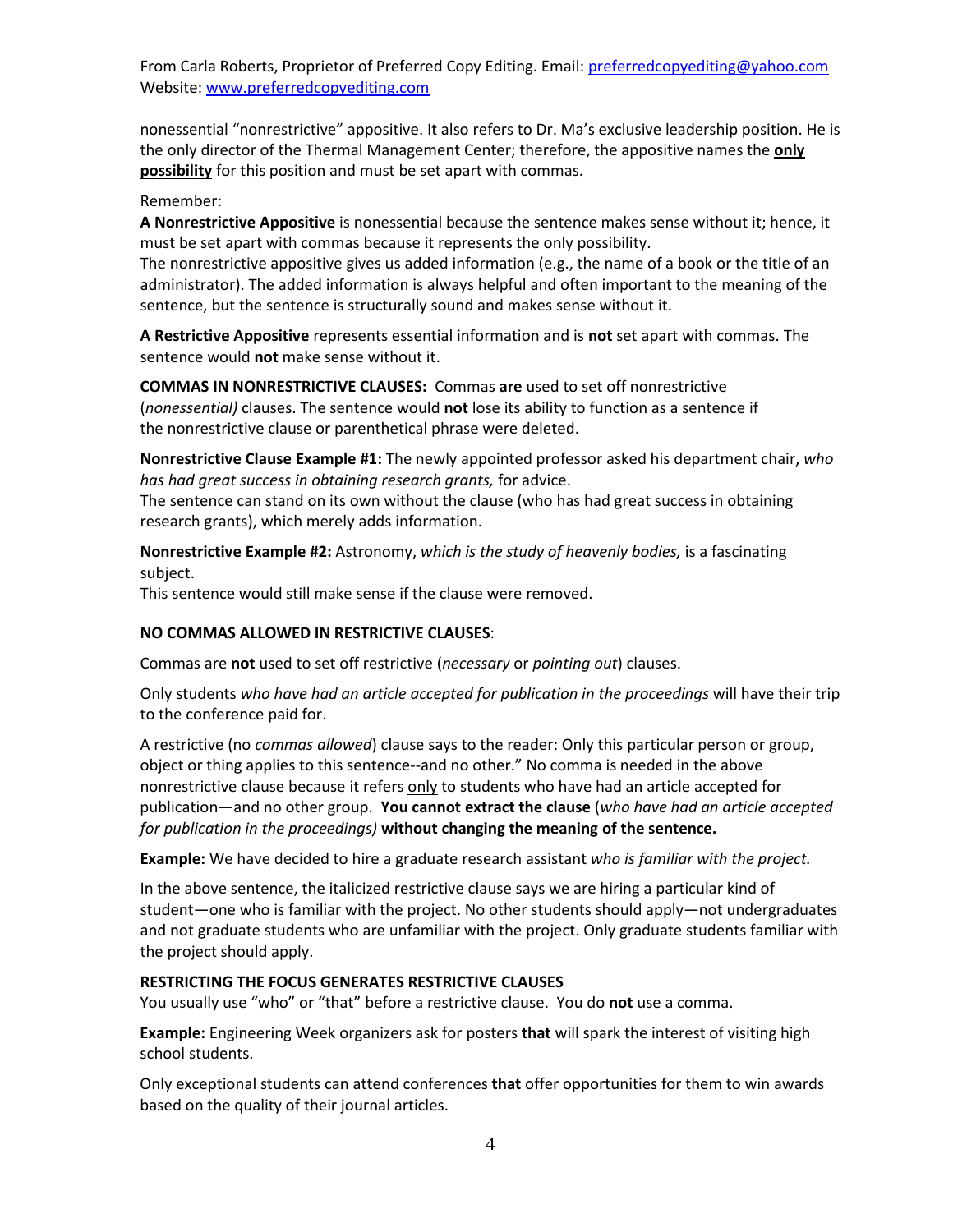#### **COMMAS BEFORE PARTICIPIAL PHRASES AT THE END OF A SENTENCE**

A present participle adds –ing to a verb (e.g., reading, surveying, building). A past participle adds *-ed, -d, -en* or *-t* to the end of a verb (e.g., flipped, taken, said, broken, kept). This discussion is focusing on the present participles, and our question is:

**Should we place a comma before a participial phrase at the end of the sentence?** The answer depends on whether the phrase is restrictive or nonrestrictive!

**Nonrestrictive Participial Phrase Example:** Powerful winds delayed our experiment, blowing the biomass away from the staging area.

The above sentence can stand on its own without the participle phrase: "Powerful winds delayed our experiment." This means the phrase, *blowing the biomass away . . .,* is nonrestrictive or nonessential, and the information it adds to this sentence must be set off with a comma.

**Restrictive Participial Example:** A surveillance camera showed the biomass swirling up from the outdoor storage area and across the field.

The participial phrase, *swirling up from the outdoor storage area. . .,* tells us something very specific about what the surveillance camera revealed. This is not extra information. It is essential to the sentence.

#### **COMMAS—TO USE OR NOT TO USE: THAT IS THE QUESTION!**

The following is an example about a fictitious restaurant chain to be used only as an example. The family-owned restaurant chain, Moxie Tamales, is moving forward with plans for two more restaurants in southwestern Missouri. [The name of the restaurant chain is set off with commas. It is a nonrestrictive appositive, which names the chain.]

Notice in the following examples that subjects have a single underline and their verbs have a double underline.

**Example of a Compound Sentence:** The first restaurant is expected to be operational by 2022, and the second restaurant will begin operation in 2024.

When you take two simple sentences, i.e., independent clauses (which means that each has its own subject and verb) and connect them with the word "and," you have created a compound sentence. The word "and" is always preceded by a comma in a compound sentence.



**Example of the Proper Use of a Semicolon:** The first new restaurant is expected to be operational by 2022; the second restaurant will begin operation in 2024.

If you leave out the word "and," you can insert a semicolon which takes the place of the word "and" by connecting the two closely related independent clauses. Don't insert a semicolon unless the second sentence has a close easily understood connection to the first sentence.



**Example #1-- When a Comma is NOT Needed:** The first new restaurant is expected to be operational by 2022 and the second by 2024. –Note the absence of commas here. The verb *is expected* takes care of both restaurants. There is no new subject and verb after *and.* 

**Example #2-- When a Comma is NOT Needed:** The drawing on page two shows the artist's conception of Moxie Tamale's latest new building and includes plans for an outdoor garden/patio area. The subject *drawing* covers the verbs on both sides of *and;* hence, no comma is needed.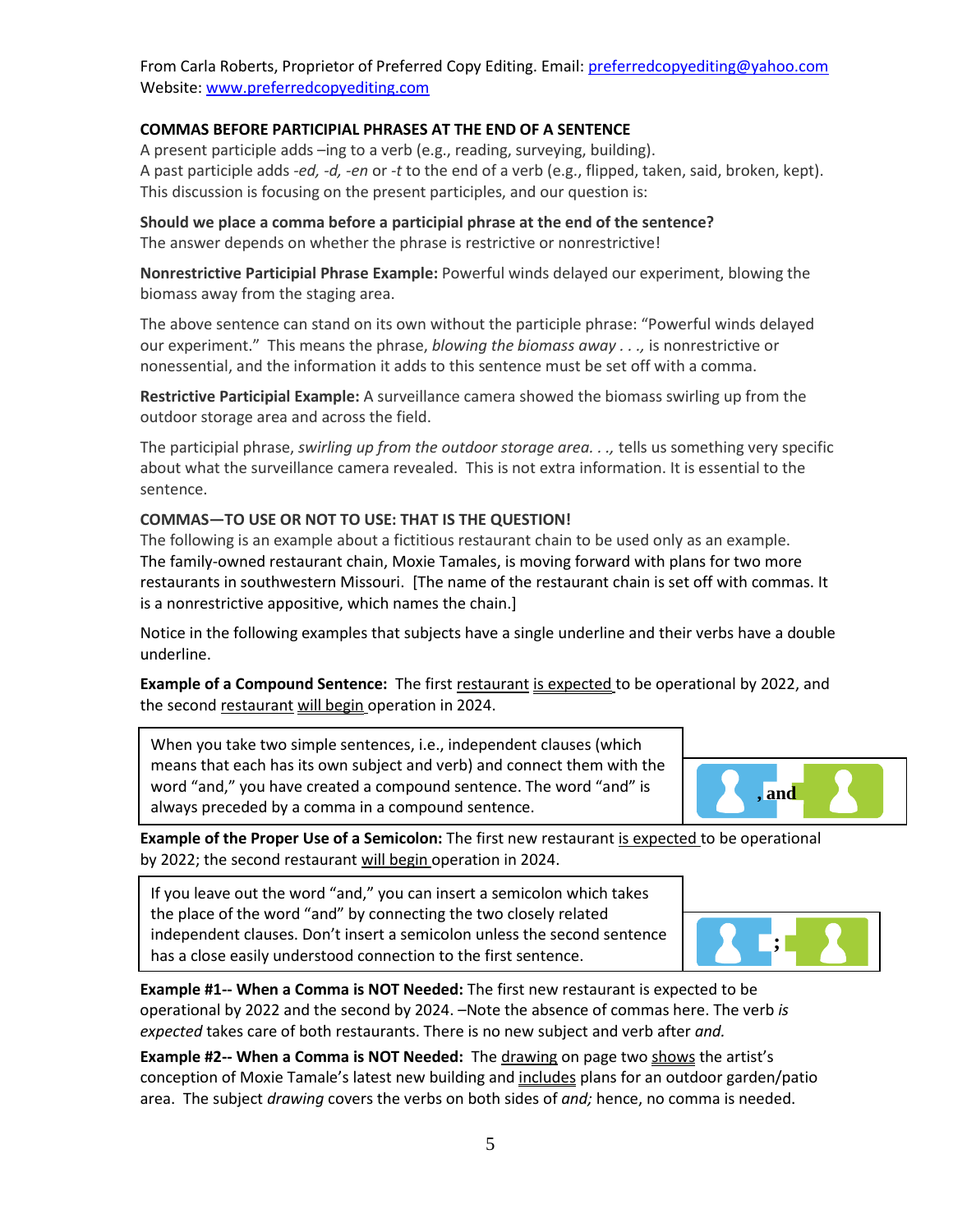## **COMMUNITY OFRESEARCH**

There are numerous ways you can get acquainted with your community of research. If you are a civil engineer, you can join the American Society of Civil Engineers. There's a professional group for every discipline, and each group has a student membership available for a reduced price. Presenting posters about your research at conferences or submitting articles to a conference's call for papers is another way to increase your publication prowess and become known among your peers. The best way to get known, however, is to have articles about your research accepted by peer-reviewed journals. There are literally thousands of them!

**Elsevier** has 2,721 journal titles which can be accessed by subject area at [http://www.elsevier.com/wps/find/journal\\_browse.cws\\_home.](http://www.elsevier.com/wps/find/journal_browse.cws_home)

**Inderscience** has 377 journals covering a variety of STEM and business journals. They invite you to browse their topics at <http://www.inderscience.com/index.php>

**Springer** publishes 2,600 journals for technical writers to choose from; hence, they have a topic search to help authors find the right journal for submission: <http://www.springer.com/authors/journal+authors/helpdesk?SGWID=0-1723213-12-817204-0>

**Wiley-Blackwell** publishes nearly 1,500 peer-reviewed journals. You can browse their subjects and accompanying journal descriptions beginning at [http://www.wiley.com/WileyCDA/Section/id-](http://www.wiley.com/WileyCDA/Section/id-302371.html)[302371.html.](http://www.wiley.com/WileyCDA/Section/id-302371.html)

Every discipline has a publisher specifically dedicated to their research.

**Automotive engineers** have several journals to choose from including a few from Elsevier which include the *[Journal of Process Control,](http://www.journals.elsevier.com/journal-of-process-control)* the *[International Journal of Process Control,](http://www.journals.elsevier.com/journal-of-process-control)* and the *[Mechanism and Machine Theory.](http://www.journals.elsevier.com/mechanism-and-machine-theory/)* SAGE offers the *[Journal of Automobile Engineering](http://pid.sagepub.com/)* and *[Journal of](http://pii.sagepub.com/)  [Control Engineering.](http://pii.sagepub.com/)* Inderscience has the *[Int. Journal of Vehicle Design](http://www.inderscience.com/jhome.php?jcode=ijvd)* among others.

**Bioengineers** often submit to *Cellular and Molecular Bioengineering,* a Biomedical Engineering Society Publication*.* See<http://bmes.org/content.asp?contentid=62>for more information about that journal and others. Frontiers in Neuroenergetics has several topics at [http://www.frontiersin.org/Neuroenergetics/researchtopics.](http://www.frontiersin.org/Neuroenergetics/researchtopics) The key is to read articles by authors you respect in your field and then look at the reference section to see who they submit to. The possibilities are endless.

**Civil engineers** look to ASCE, which has 32 journals to choose from. See list at [http://poc.smartlogic.com/demo\\_data/ASCE/pubs.asce.org/journals/index.html.](http://poc.smartlogic.com/demo_data/ASCE/pubs.asce.org/journals/index.html) The International Society for Soil Mechanics and Geotechnical Engineering publishes the *Int. J. of Geoengineering Case Histories*, which is devoted to geotechnical engineering, geotechnical earthquake engineering, environmental geotechnics and engineering geology. This represents the first refereed journal devoted to case histories. See<http://casehistories.geoengineer.org/>

**Chemical engineers** often rely on the American Chemical Society, which publishes more than 50 journals, lists them at [http://pubs.acs.org/action/showPublications?display=journals.](http://pubs.acs.org/action/showPublications?display=journals)

With its publishing partner, Wiley-Blackwell & Sons, AIChE publishes the popular AIChE Journal and three other journals which are listed a[t http://www.aiche.org/resources/publications/journals](http://www.aiche.org/resources/publications/journals) .

**Computer scientists and computer engineers** have the Association for Computing Machinery (ACM), which sponsors a long list of journals a[t http://www.acm.org/publications/journals.](http://www.acm.org/publications/journals)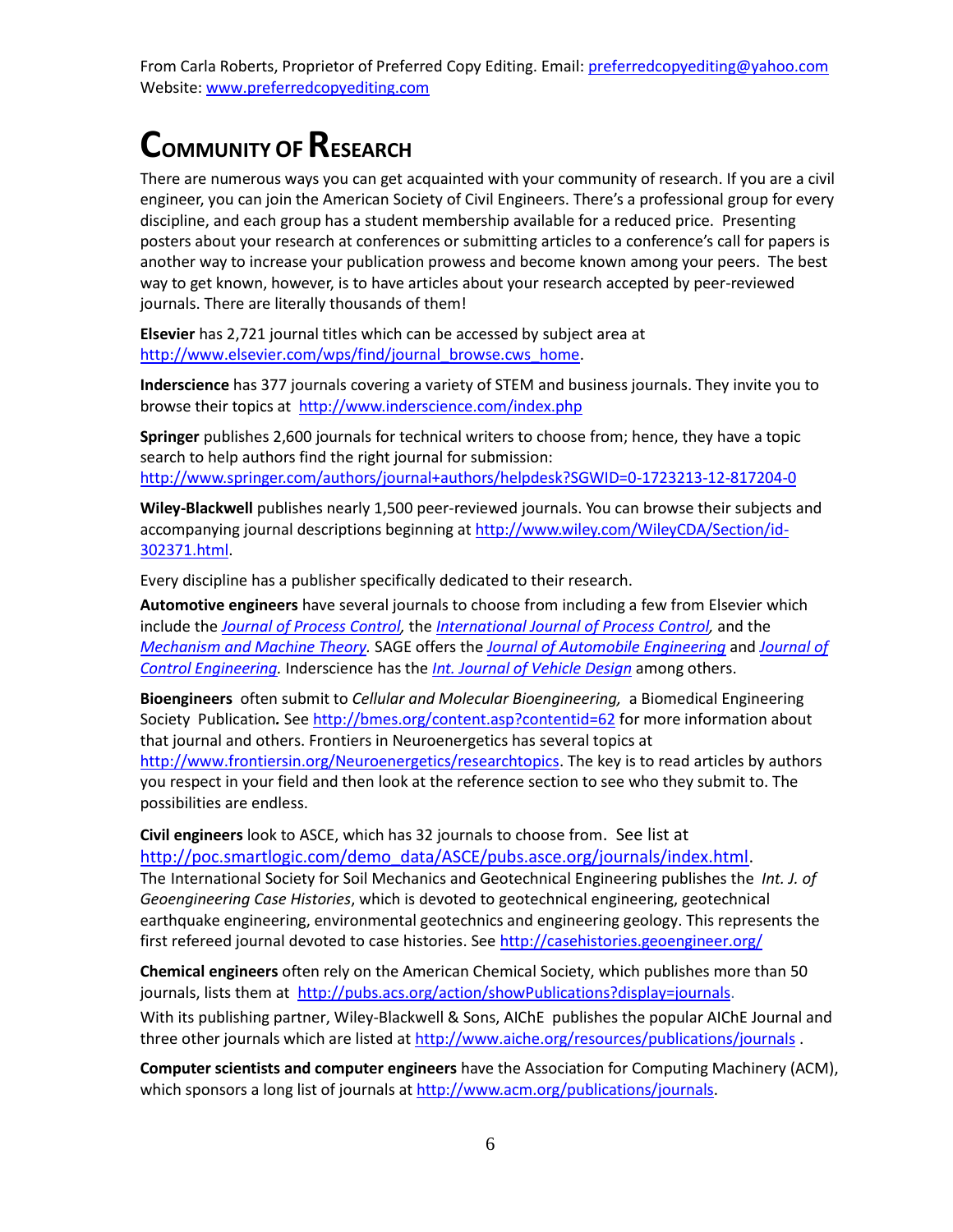**Electrical and computer engineers** have a preference for the Institute of Electrical and Electronics Engineers (IEEE), which has more than 154 journals and hosts 1,200 annual conferences, list their offerings at [http://ieeexplore.ieee.org/xpl/periodicals.jsp.](http://ieeexplore.ieee.org/xpl/periodicals.jsp)

**Industrial Engineers** look to the Institute of Industrial Engineers, which sponsors seven journals that can be accessed at [http://www.iienet2.org/Details.aspx?id=1486.](http://www.iienet2.org/Details.aspx?id=1486)

**Mechanical engineers** look to the American Society of Mechanical Engineers, which has 26 journals listed at<http://journaltool.asme.org/Content/index.cfm>for a list.

**Nanotechnology engineers** can look to ASME's Nanotechology Institute for publications at [https://community.asme.org/nanotechnology\\_institute/w/wiki/4212.publications.aspx](https://community.asme.org/nanotechnology_institute/w/wiki/4212.publications.aspx).

**Nuclear engineering students** should consider *Nuclear Engineering and Design* at [http://www.journals.elsevier.com/nuclear-engineering-and-design a](http://www.journals.elsevier.com/nuclear-engineering-and-design/)s well as *Nuclear Science and Engineering* at <http://www.new.ans.org/pubs/journals/nse/>. There's also *Nuclear Technology* at [http://www.new.ans.org/pubs/journals/nt/.](http://www.new.ans.org/pubs/journals/nt/)

**Physics students** examine publications by the American Institute of Physics, which has 18 journals with links to author instructions at [http://journals.aip.org/.](http://journals.aip.org/) Also **a**uthors submitting to Health Physics (HP) and Operational Radiation Safety (ORS) are encouraged to submit manuscripts online through the journal's Web site at [http://hpj.edmgr.com](http://hpj.edmgr.com/)**.** *Medical Physics*, aka The International Journal of Medical Physics Research and Practice, has author information at [http://medphys.org/NewInstructions.asp.](http://medphys.org/NewInstructions.asp)

**Astronomy Students** have a number of publications to view including Springer's *[Planetary Science](http://www.planetary-science.com/authors/instructions) at*  <http://www.planetary-science.com/authors/instructions>as well as Elsevier's *[Astronomy and](http://www.elsevier.com/journals/astronomy-and-computing/2213-1337/guide-for-authors)  [Computing](http://www.elsevier.com/journals/astronomy-and-computing/2213-1337/guide-for-authors) at* [http://www.journals.elsevier.com/astronomy-and-computing/a](http://www.journals.elsevier.com/astronomy-and-computing/)nd *[Astroparticle](http://www.elsevier.com/journals/astroparticle-physics/0927-6505/guide-for-authors)  [Physics](http://www.elsevier.com/journals/astroparticle-physics/0927-6505/guide-for-authors) at* [http://www.journals.elsevier.com/astroparticle-physics/.](http://www.journals.elsevier.com/astroparticle-physics/)

The disciplines above represent a broad overview of the various disciplines in most colleges of engineering. Physics and astronomy are also included. However, the first four publishing companies mentioned, Elsevier, Inderscience, Springer, and Wiley-Blackwell cover most scientific disciplines on both a national and international scale. When reading an article that pertains to your research, look at the references to see who has been cited and note the journals those authors represent. Talk to your colleagues about the best place to send your article, and don't be afraid to send an editor an abstract to see if he or she is interested in publishing your article.

### **E**

#### **e.g. vs. i.e.**

*e.g.* is Latin for *exempli gratia*, which means *for example*. *i.e.* is Latin for *id est,* which means *that is*, *namely*, or *in other words*. Both phrases are preceded and followed by a comma when placed in the middle of a sentence. Parentheses can also be used.

**Example:** For multi-part figures that are spread over separate pages, the full caption should appear under the first part (a), while captions for the following parts should be labeled, e.g., Figure 4.3b, continued. Captions should be complete, i.e., not abbreviated.

**Or:** For multi-part figures that are spread over separate pages, the full caption should appear under the first part (a), while captions for the following parts should be labeled (e.g., Figure 4.3b, continued). Captions should be complete (i.e., not abbreviated).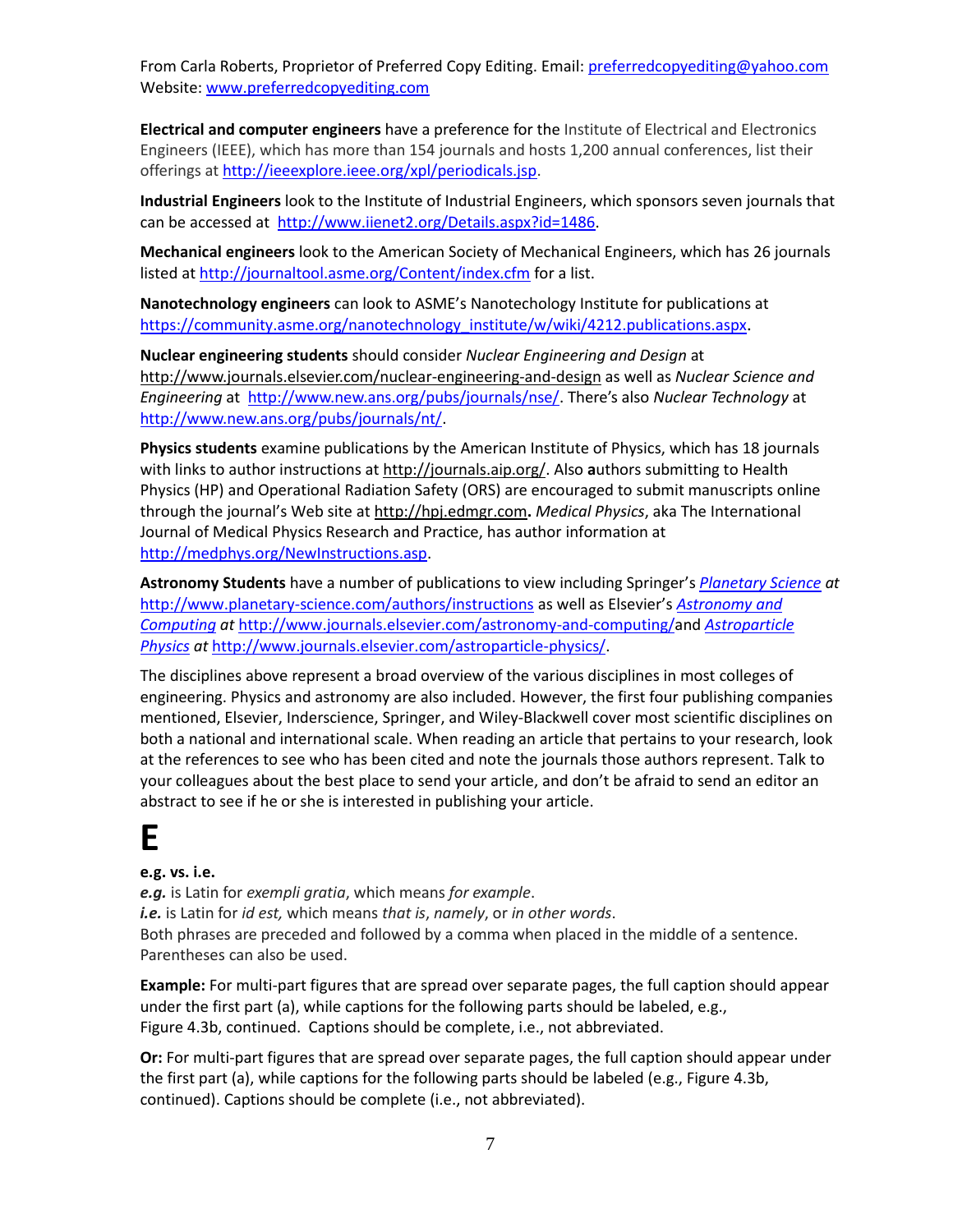**et al.** 

Use *et al.* when three or more names are given, and do not put any punctuation before or after *et.*  However, **always** put a period after *al*. More and more style guides are asking the writer to substitute et al. with "and others." Be sure to find out your style guide's preference. I italicized et al. here for emphasis, but most style guides today ask writers **not** to italicize et al. Never use et al. in a reference section! The bibliography is for in-text citations only.

#### **etc. and so on**

etc. stands for *et cetera* meaning literally "and so on." I personally don't like the use of etc. anywhere. To me it's like saying blah, blah, blah! I would rather see all options or the most important items listed and the "etc." designation left off.

## **HYPHENATED MODIFERS:**

A hyphenated modifier is a compound adjective or adverb created by hyphenating multiple words that work together as one word describing or modifying the word they precede. Examples: realworld applications, through-the-roof anxiety, over-the-top designs, and word-of-mouth advertising. When using a hyphenated modifier in a title that is set in title case, only capitalize the first word in the hyphenated combination.

**Example 1**: Missouri Tigers Proved Defenseless Against Tre Mason's 304-yard, **Four-touchdown** Performance in SEC Championship Game.

**Example:** Heat Transfer Characteristics of the **Jacket-type** Radial Heat Pipe Without Wick

#### **HENCE vs. HOWEVER**

**Hence** is another way of saying "for that reason." It tells us why.

"Hence" indicates that you have presented a problem or situation which needs an explanation. **Example:** My friend is on a gluten-free diet; hence, I will need to explore gluten-free recipes if I am to invite her over for lunch.

Using **however** is another way of saying, "Wait! Slow down! We have a problem." **Example:** I invited my friend over for lunch. However, I am worried about not being able to serve the gluten-free menu needed to make sure she stays on her diet.

### **I<sup>N</sup> vs. INTO**

**Into** and "**in to**" do not mean the same thing. The word "**Into"** leads us into a movement, action or transformation; however, "**in to**" simply means "in order to." When *in* and *to* are used as separate words, they are not a combined phrase. Here are some examples:

**Example #1:** I decided to bring my potted plants **in to** protect them from the forecasted frost.

**Example #2:** I am going **into** town to buy some growing lights, which I hope will keep my plants healthy through the winter.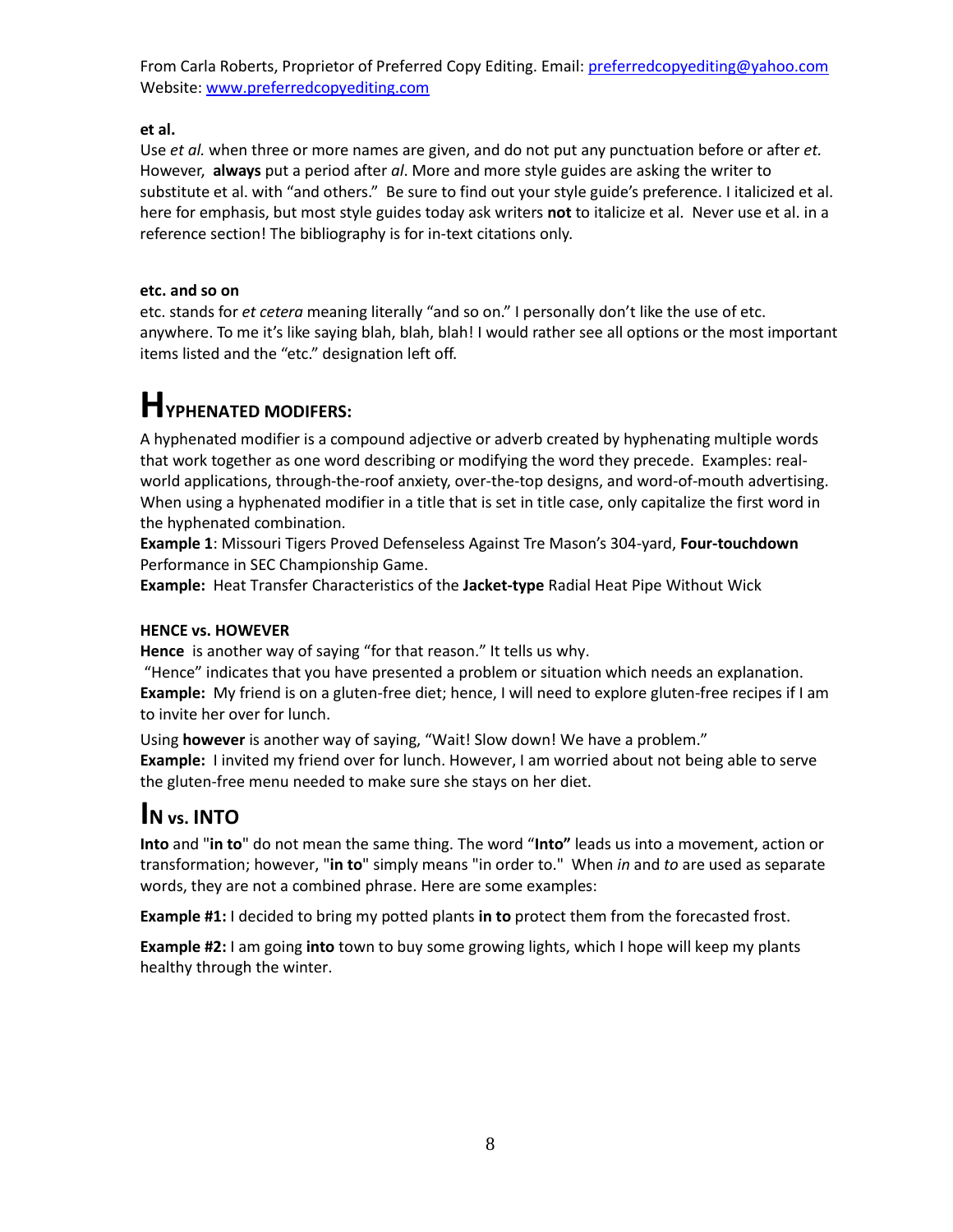# **JOURNAL ARTICLE'S OVERALL STRATEGY**

One of the best compilations of rules that this writer has seen on the overall strategy to use when writing a journal article is written by Weixiong Zhang, a professor of computer science and a professor of genetics at Washington University in St. Louis. It can be found in the publications section of his website [\(http://www.cse.wustl.edu/~zhang/\)](http://www.cse.wustl.edu/~zhang/) and is currently cited as:

W. Zhang, **Ten simple rules for writing research papers,** *PLOS Computational Biology*, in press, [preprint.](http://www.cse.wustl.edu/~zhang/publications/TenSimpleRulesForWritingPapers-Preprint.pdf)

## **JOURNAL ARTICLE WRITING**

The following sections pertain to writing a journal article. However, this same outline can also be used to write your thesis.

#### **JOURNAL ARTICLE'S ABSTRACT**

An abstract should always give your peers a reason to read. Abstracts normally have a word limit between 200 and 400 words. A good abstract has five components which answer the following questions in the order presented:

- 1) *What is the purpose of the work* (Why is your work important? Who cares?)
- 2) *What is the work scope?* (What did you set out to do considering the time, budget and facility constraints?)
- 3) *What procedures or methods did you use?* (Methodology)
- 4) *What are the key findings?*  (Results)
- 5) *What is your Conclusion?* (Value, Applications, and/or Societal Benefit)

Most editors combine the second and third components, and some would have you choose one or the other. However, I believe they should be addressed separately. The abstract's summation of your methodology is not a step-by-step account. After all, you only have 1-2 sentences to answer each question. You can say you used the Monte Carlo method to achieve your purpose or the Analytic Hierarchy Process decision analysis to compare systems, but in the end, work scope and methodology are separate processes.

When writing an abstract use concise but complete sentences, and get to the point quickly. Use past tense when referring to completed work. Most journals want you to place your abstract in a single paragraph. That paragraph should clearly state the objective, scope, and results so that readers can determine whether the full text will be of particular interest to them. Write your abstract in easy-tounderstand language for a general audience—those who have an interest in your field of study, but who are not experts. Do not include jargon, equations, in-text citations or allusions to a figure or table numbers in an abstract.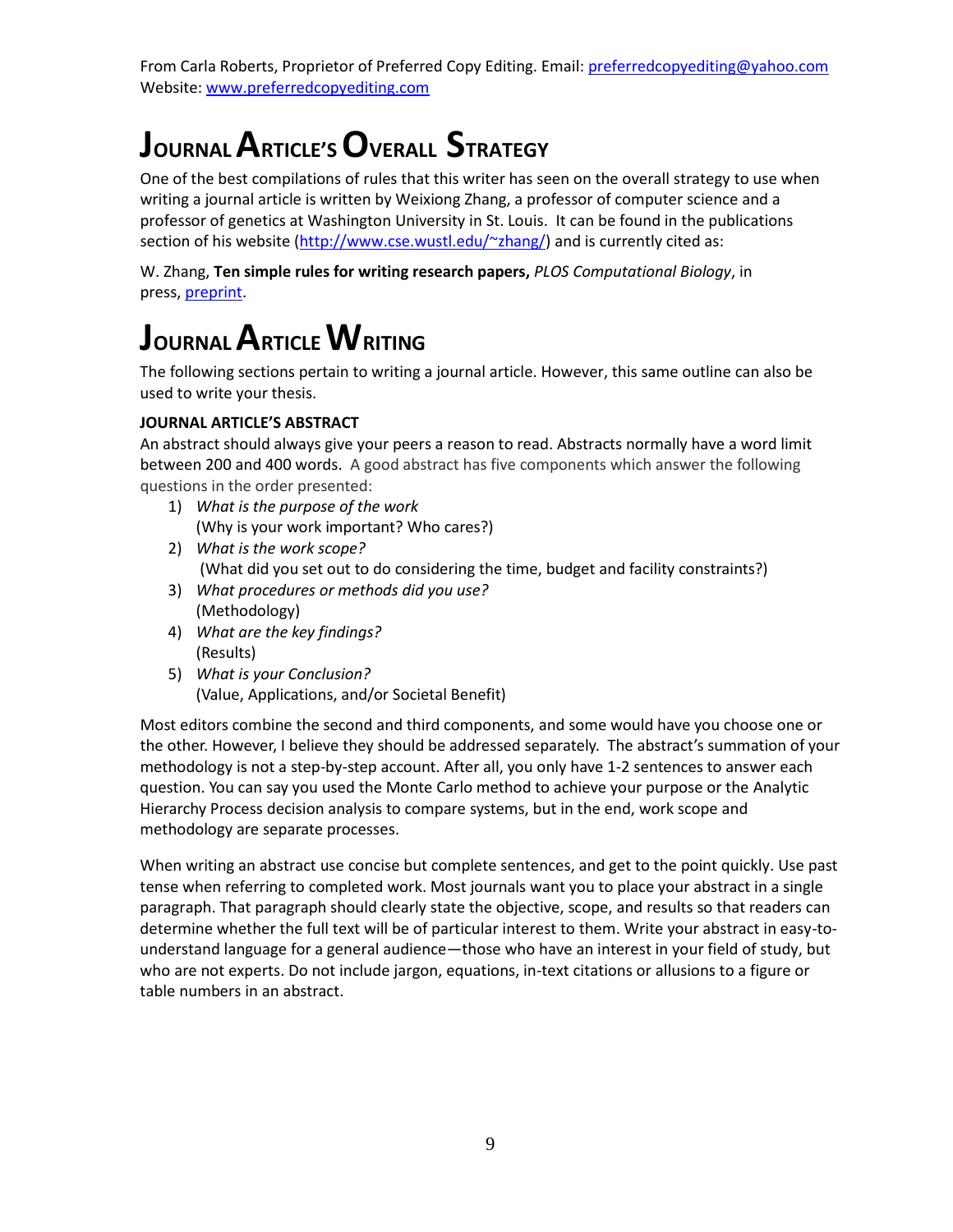#### **JOURNAL ARTICLE'S INTRODUCTION**

After the abstract (see beginning of this manual), comes the introduction. Here, you introduce your subject and present a condensed literature review.

- $\triangleright$  Immediately let your reader know why you are writing this article. For example:
	- "The rapidly decreasing demand for (what?) is triggering important changes in (what?) " (which your research addresses by doing what?) or
	- \* "In this research, we examine . . ., link . . ., and estimate . . . to achieve (what?).
	- Let the reader know why there is a problem and what you intend to do about it.
- $\triangleright$  Explain what makes your research different from your peers.
- $\triangleright$  Define your hypothesis.
- $\triangleright$  Establish why your research is important?
	- \* Does it add a missing piece to a puzzle that needs solving?
	- \* Does it address a societal need?
- $\triangleright$  Let the reader know what specific void your research fills.
	- \* Present the background or context for your paper by establishing the key progress prior to your intervention (mini-literature search featuring only the most important prior research). Show how previous research recognized important variables which laid a foundation for the new research presented.
	- **A** Show how previous research was limited.
	- \* Show how previous research recognized the same problem that you are addressing but did not offer a solution.
	- \* Read as many articles about your subject as you can find. Look up the sources listed in those articles. Download articles that pertain to your research for future reference. Highlight and code the paragraphs that pertain to your research. Organize those articles in electronic folders. See section entitled "Organizing Your Thesis.

#### **JOURNAL ARTICLE'S METHODOLOGY**

Description should make readers feel as though they could repeat the process themselves if given the chance. The methods section can describe:

- $\triangleright$  study site,
- $\triangleright$  study design (controls, treatments, variables),
- $\triangleright$  protocol for collecting data, and
- $\triangleright$  how the data were analyzed (name of method used).
- $\triangleright$  If you have developed a new method—name it! Give it a label whereby other researchers can refer to it.

#### **Results:**

- $\triangleright$  Present results objectively without interpretation
- $\triangleright$  Stress the key results which provide answers to the questions investigated
- $\triangleright$  Use tables and figures to illustrate results in an orderly and logical sequence
- $\triangleright$  Report shortcomings, surprises, and disappointments if applicable.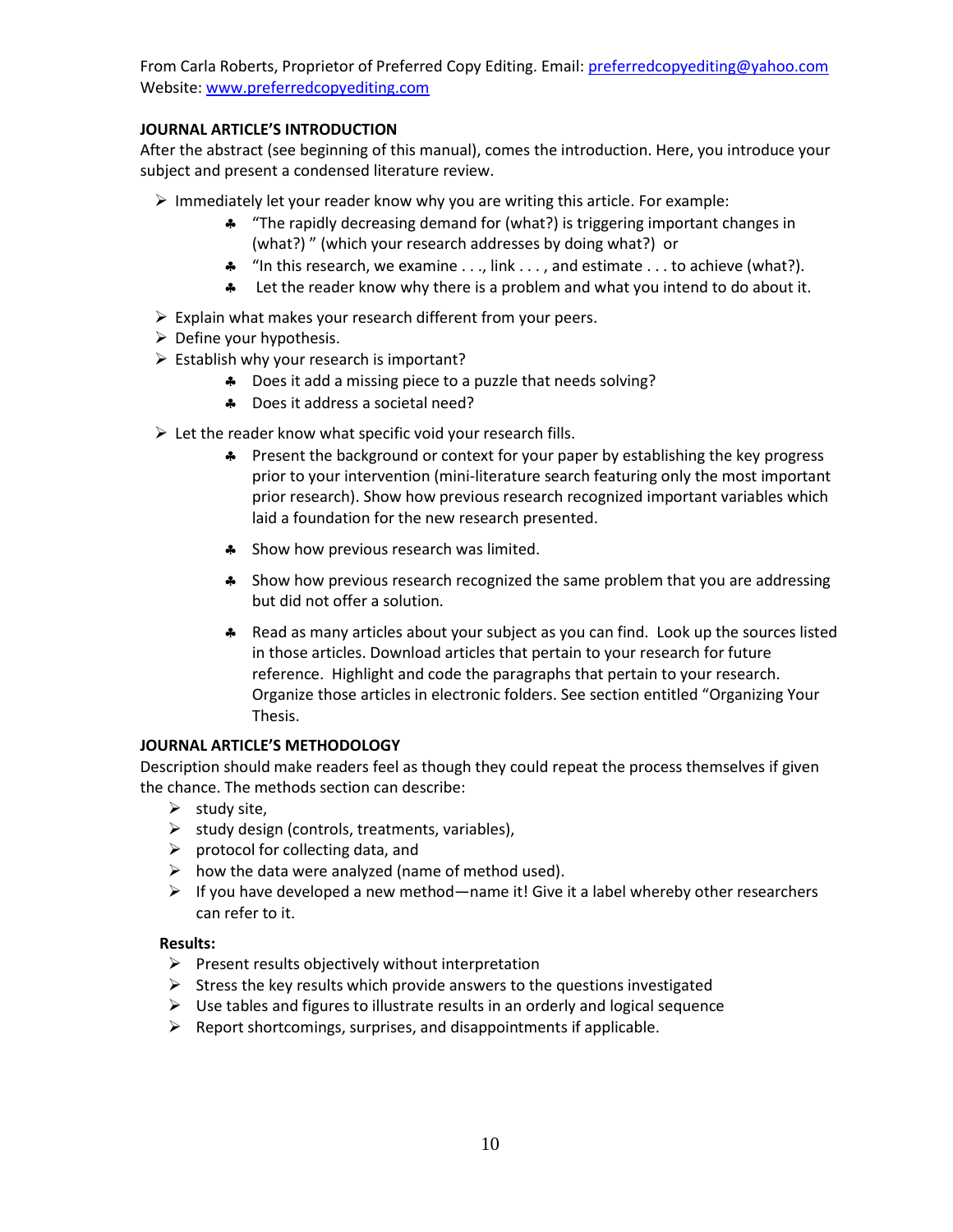#### **JOURNAL ARTICLE'S DISCUSSION**

- 1) Do your results provide answers to your testable hypotheses? If so, how do you interpret your findings?
- 2) Do your findings agree with what others have shown? If not, do they suggest an alternative explanation or perhaps an unforeseen design flaw? Answering this question will kick off your more detailed literature review which will:
	- $\triangleright$  identify a lack of information or inability to solve your chosen research problem,
	- $\triangleright$  justify the need for more study
	- $\triangleright$  convince the reader that you know what you are talking about because ...
		- \* you are an expert in your field (Don't be afraid to cite your own publications!);
		- \* you have studied the work of your peers and predecessors (cite their studies);
		- you have tested alternative methods (explain why they are not as effective as your method).

#### **Journal Articles' Literature Review Establishes Foundational Framework**

Foundational theories and/or methods help strengthen your research plan and allow you to advance your new theory or method by:

 $\triangleright$  providing the reasoning behind your research. **Or** if the old theories/methods don't work, you can show how your new methodology can create new opportunities **or** provide a new theory that can advance current research.



#### **Journal Article's Literature Review Establishes Verifiable Framework**

- $\triangleright$  Compares previous interventions and how they apply to your comparatively successful or more successful intervention.
- $\triangleright$  Compares how traditional practices are carried out and why your practice is exceptional.
- $\triangleright$  Explains history of practice. Show how tradition can play a part in a theory or method's continuance even when practicality dictates a new direction.

#### **JOURNAL ARTICLE'S DISCUSSION PERTAINING TO YOUR RESEARCH**

- $\triangleright$  Convince the reader that your research plan will provide a verifiable framework for going forward. You've compared your work with others. Make sure your work stands out:
	- Explain advantage of your research and how it could meld with current practices if given an opportunity
	- \* Identify biases that might be a hindrance to going forward in your field of research.

#### **JOURNAL ARTICLE'S PLANS FOR FUTURE RESEARCH:**

Let the reader know what still needs to be done and if you or someone else in your research team plan on making sure the unfinished tasks are completed.

#### **JOURNAL ARTICLE'S CONCLUSION**

- $\triangleright$  Ideal opportunity to review the main points
- $\triangleright$  Do not simply repeat (or copy) the information presented in your abstract.
- $\triangleright$  Do emphasize the importance of your work or
- $\triangleright$  Suggest applications and extensions.

#### **JOURNAL ARTICLE'S ACKNOWLEDGMENT**

Some journals want the funding agency to be acknowledged in a footnote on the first page with the final Acknowledgment section reserved for collaborators or persons who contributed significantly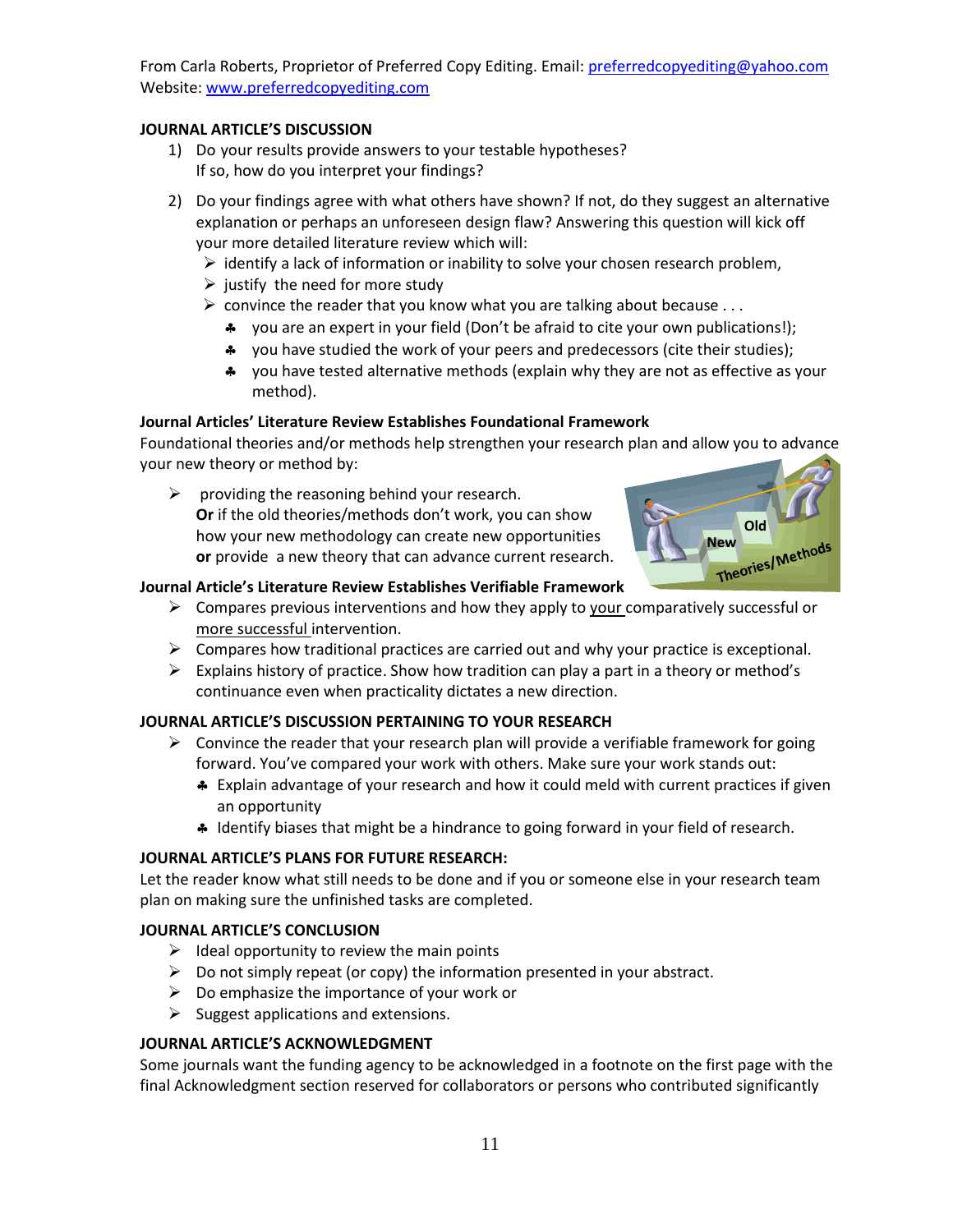with time, in-kind or financial support. Check with journal guidelines to see how the journal you are submitting to wants to handle acknowledgments.

#### **JOURNAL ARTICLE'S APPENDICES**

If there is more than one appendix, they should be identified as A, B, etc. Always check author instructions. Appendices may or may not be allowed. If you include tables and figures, be sure to number them beginning with Table 1A and Figure 1A. Do not try to continue the numbering in your main document. Remember that table captions are always placed immediately above the table. Figure captions are always placed immediately below the figure.

# $M$ **ASS NOUNS**

Most nouns in English are *countable* meaning they have a singular and plural form. Uncountable nouns do not have a plural form. They are inherently plural because they refer to all of something or to a body of information or group of things. Therefore, they do not need an "s." Examples of mass nouns are research, literature, grammar, people, equipment, software, furniture, advice, information, attention, progress, and criticism.

# **MODIFERS—DANGLING AND MISPLACED**

#### **DANGLING MODIFIERS ARE LEFT WITH NOTHING TO MODIFY. THEIR COMPANION WORD IS MISSING IN ACTION (MIA)**:

Conventionally, a participial phrase, prepositional phrase, infinitive phrase, or an appositive phrase modifies the nearest word in the *same* sentence. The same is true for adjectival or adverbial phrases. If that noun appears in an earlier sentence or doesn't appear at all, the reader will become confused. This situation is called a **dangling modifier**. In the case of adverbs, adverbs should modify the nearest verb or the subsequent adverb or adjective in the *same* sentence. If not, it also is a dangling modifier.

When a phrase does not have a companion word to modify—I classify that subject as **missing in action**!

**Example 1:** Trying to carry too many packages, my I-Phone fell into a puddle of water. (Was the *I-Phone* trying to carry too many packages?)

Notice that the subject is missing. Who was running for the bus? **Corrected Example:** Trying to carry too many packages, **I** dropped my I-Phone, which fell into a puddle of water.

**Example 2:** After ordering the wrong chemicals, **the experiment** was doomed to failure.

Once again, the subject is missing. In the above sentence, the experiment ordered the wrong chemicals. The prepositional phrase, "After ordering the wrong chemicals, does not have a proper subject to modify. Hence it becomes a dangling modifier. Who ordered the wrong chemicals?

**Corrected Example:** After ordering the wrong chemicals, **I** realized that the experiment was doomed to failure.

**Example 3:** When delicately browned and sizzling hot, she called the guests to the table.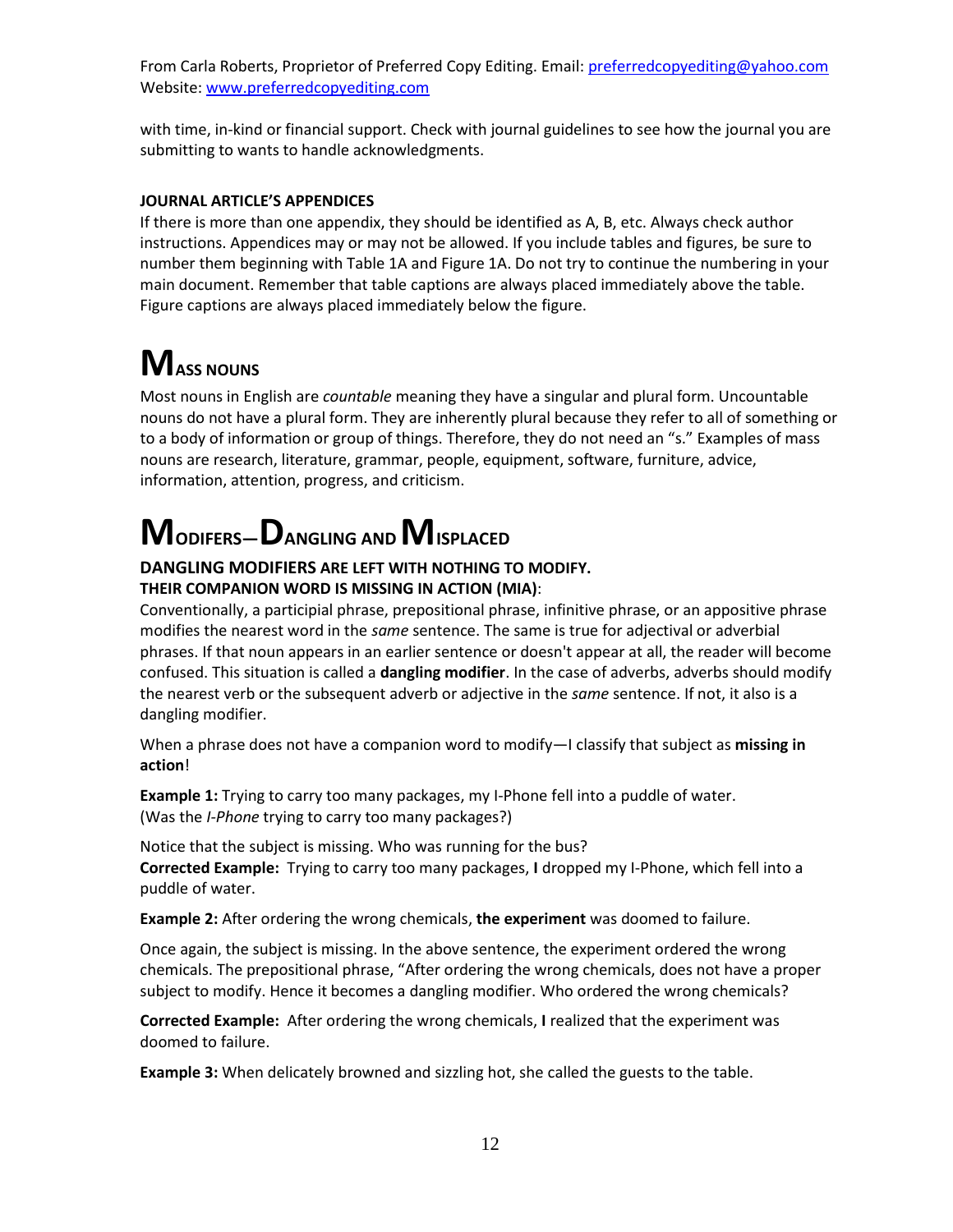Really? While some girls like to be tanned (delicately browned) and consider being called "hot" a compliment, it is not the hostess (she) who is delicately browned and sizzling hot. **Corrected Example***(although not as interesting)*: When **the steak** was delicately browned and sizzling hot, she called the guests to the table.

[http://web.cn.edu/kwheeler/gram\\_dangling\\_mod.html](http://web.cn.edu/kwheeler/gram_dangling_mod.html) has an excellent explanation of dangling and misplaced modifiers.

# **MISPLACED MODIFIERS**

A misplaced modifier is a word, phrase, or clause that is improperly separated from the word it modifies or describes. If a phrase describes, renames, or elaborates upon a specific word, good writers do two things.

(1) They place this modifier immediately beside the word it modifies.

(2) They make sure the word being modified actually appears in the sentence!

**Example:** Complaining loudly, her impatience did not help Mary achieve her task more quickly. The example above suggests that a Mary's **impatience** was complaining loudly. Misplaced modifiers can usually be **corrected** by *moving* the modifier to a more sensible place in the sentence, generally next to the word it modifies.

 **Corrected:** Complaining loudly, Mary found that her impatience did not help her achieve her task more quickly.

**Example:** Jason was given a multi-colored neighbor's quilt, also called a crazy quilt because of its haphazard pattern and asymmetrical design.

Hopefully the quilt did not belong to a multi-colored neighbor! Instead, the quilt itself is multicolored. To rewrite this sentence with the modifier of "quilt" in its correct place, we would say:

Josh was given a multi-colored quilt by a neighbor who said it was a crazy quilt because of its haphazard pattern and asymmetrical design.

Several more examples can be found at [http://www.towson.edu/ows/moduledangling.htm.](http://www.towson.edu/ows/moduledangling.htm) The most dangerous misplaced one-word modifiers are:

*almost, even, hardly, just, merely, nearly, only*, and *simply*.

**Example 1:** I almost burn the beans every time I cook. (This means that although the beans get really dry before I remember to add water, I manage not to burn the beans—although it's always close.)

**Example 2:** I burn almost every pot of beans I cook. (This means that I seldom cook beans without burning them.)

### **OXFORD COMMA**

The serial or Oxford comma comes right before the conjunction (*and* or *or*) when three or more items are listed in a sentence. For example, "My heart beats true for the red, white, and blue." The American preference keeps the comma before "and." The British preference is to leave it out. Since most technical articles are prepared for American journals, I encourage you to leave it in. In fact, all of the major style guides including the Chicago Manual of Style, the American Psychological Association (APA) Style Guide, and the Modern Language Association (MLA) Style Manual, all say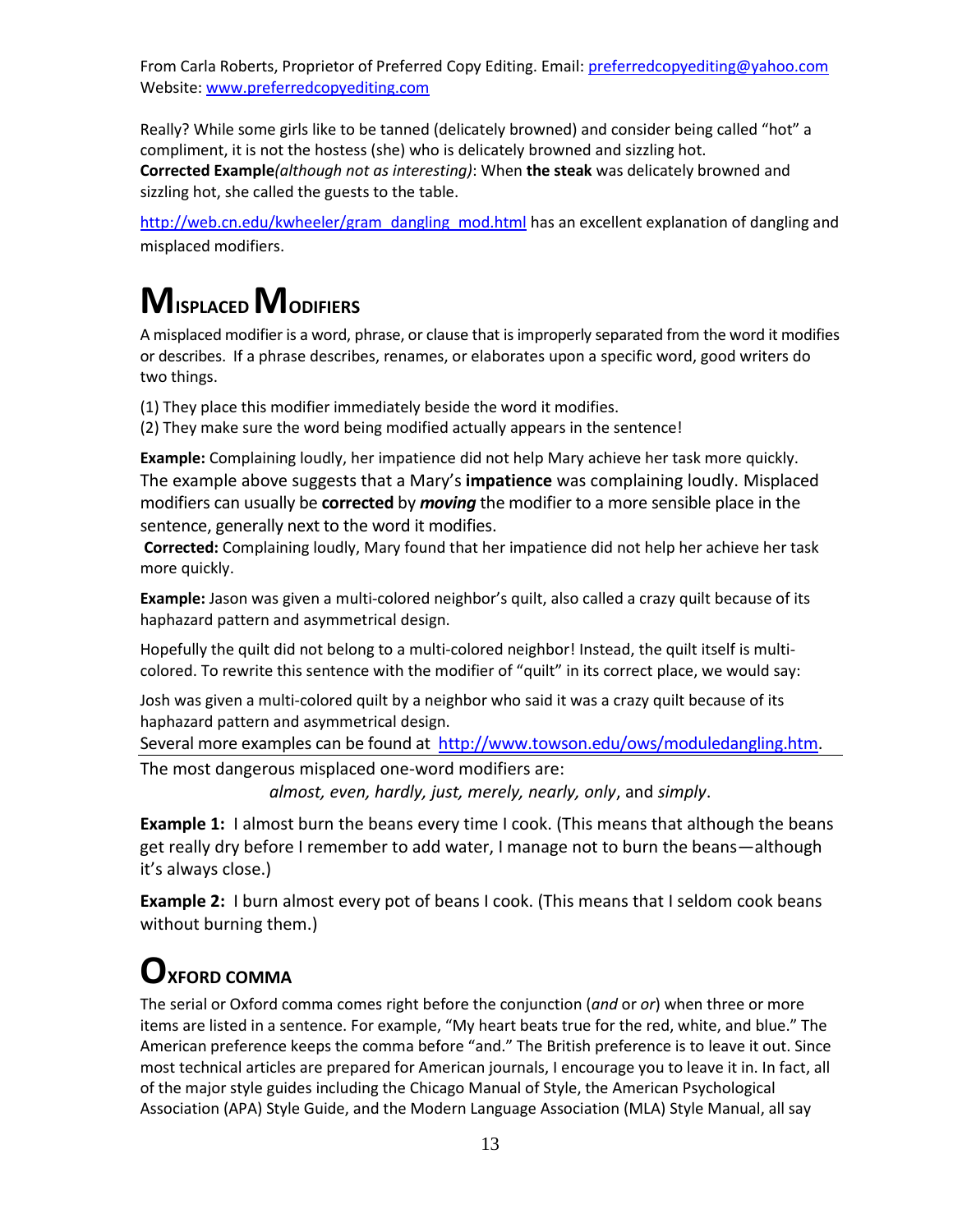that the Oxford comma should be retained. Only the Associated Press (AP) has discontinued approval of its use. For a wonderful infographic on this subject, see <http://www.onlineschools.com/in-focus/oxford-comma>

## **PARALLEL CONSTRUCTION:**

Parallel ideas are easier to understand when expressed in parallel grammatical forms. Single words should be balanced with single words, phrases with phrases, and clauses with clauses. Notice how the improved "after" sentence utilizes the "consistent" use of participles establishing the parallel connectivity needed for sentence flow.

**Before:** The agenda for this month's meeting **will include** discussion on buying a new steam chamber or fix the one we have. We **will consider attending** the upcoming ASCE conference, and bids received for the construction of our new lab **will be considered**. We will have to choose the best one."

**After:** This month's agenda will include discussion on **buying** a new steam chamber or **repairing** the old one, **attending** the February ASCE meeting and **selecting** the best bid for construction of our new lab.

Parallel construction is useful when giving step-by-step instructions. In this case, imperative active verbs give the consistency needed to clarify the methodology behind cashew chicken! **Combine** soup, soy sauce, and ginger in 3-1/2 or 4-quart slow cooker. **Stir** in chicken tenders, mushrooms, celery, carrots, and water chestnuts**. Cover** and **cook** on low-heat setting for 6-8 hours or on high-heat setting for 3-4 hours. **Stir** cashews in to chicken mixture.

Whether you are in your kitchen, in a lab or at your desk writing out instructions on how to solve a problem, using active verbs with the steps listed in order is an example of parallel construction. Notice that it's not the use of verbs alone that makes this parallel, it's the fact that every verb used is active and in the same imperative tense. Consistency of grammatical form is the key to parallel construction.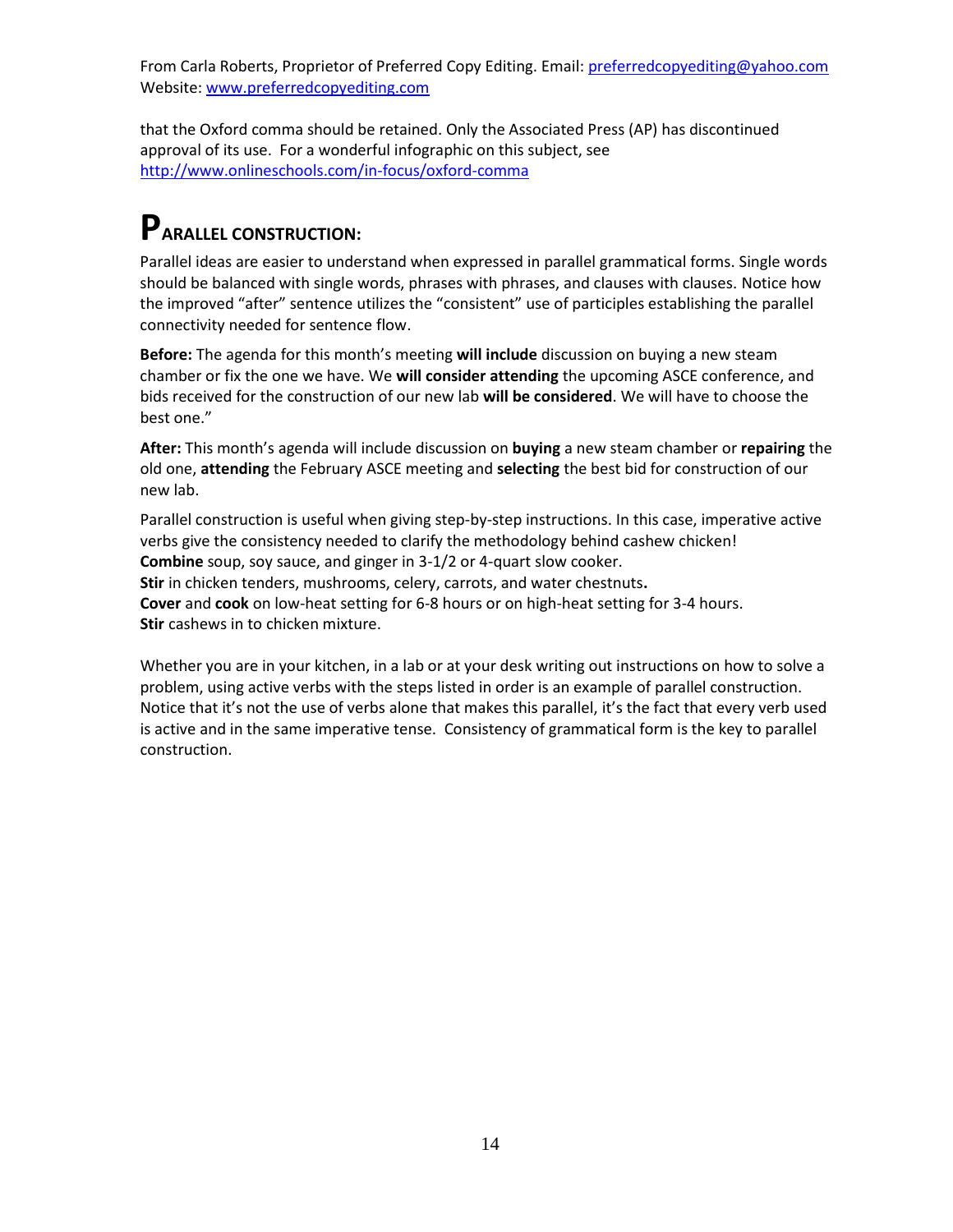#### **Question Mark Mania: He asked, "Is the question mark always an outsider"?**

The question mark is almost always placed outside of the ending quotation mark. This holds true for any mark except periods and commas.

What do you think of Edvard Munch 's "The Scream"?

If a question ends with a quoted statement that is not a question, the question mark will go outside the closing quotation mark.

Was it Bill Gates who said, " Be nice to nerds. Chances are you'll end up working with one"?





#### **When a Quoted Question Ends a Sentence**

If a statement ends in a quoted question, the question mark on the inside of the end quotation mark is all you need to end a sentence.

**Example**: My daughter once asked, "If a turtle doesn't have a shell, is he homeless or naked?"

#### **When a Question Ends with an Exclamation Mark**

If a question ends with a quotation containing an exclamation mark, the exclamation mark will supersede the question and suffice to end the sentence.

**Example:** Was it Erma Bombeck who said, "In two decades I've lost a total of 789 pounds. I should be hanging from a charm bracelet!"

### **QUOTATION MARKS:**

#### **SINGLE vs. DOUBLE QUOTATION MARKS**

Single quotations are used when the quoted material inserts another quotation by someone else. For example, if you wanted to submit an article on the development of the Caterpillar Company, you might write:

A [Production Technology](http://www.techdirections.com/Holt.pdf) article about the inventor, Benjamin Holt, tells us, "Company photographer Charles Clements had observed that the tractor crawled like a caterpillar. Holt responded, 'Caterpillar it is. That's the name for it!'"

Of course you would cite the Production Technology article

[\(http://www.techdirections.com/Holt.pdf\)](http://www.techdirections.com/Holt.pdf). Notice that at the end of the sentence you have a single quotation mark after the exclamation mark followed by a double quotation mark indicating the closure of the complete quotation. A thin space was put between the single and double quotation marks to separate and identify and separate both marks. The easiest way to insert the needed space is to insert the letter "l" instead of a space and then change the font color to white after reducing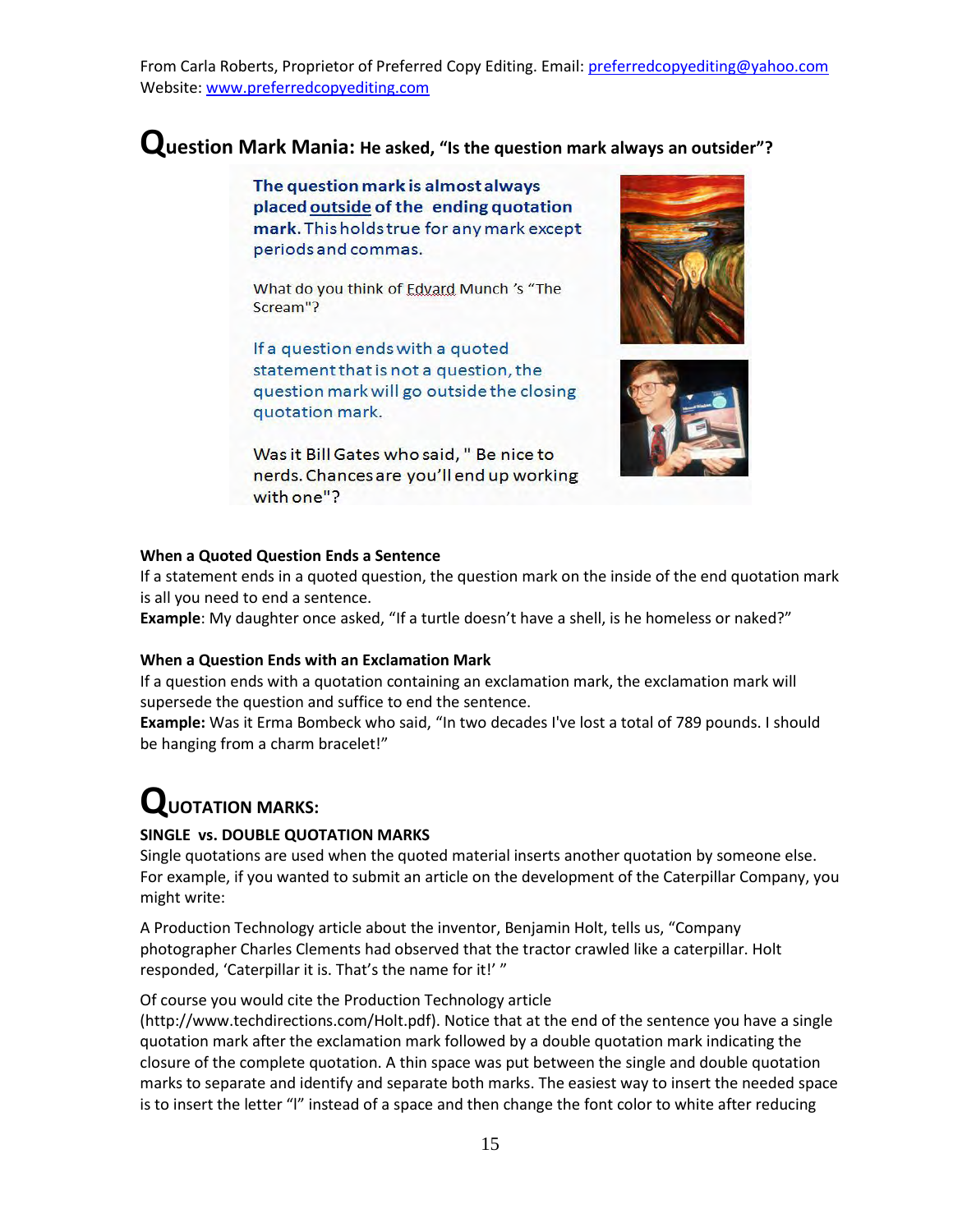the size of that "I" to the size you think looks best. "Holt responded, 'That's the name for it!'" There is an "l" inserted right after the single quote; it is sized at 4 pt. Calibri and if you change the color to black, that "l" is barely visible.

#### **COMMAS AND PERIODS** *INSIDE* **THE END QUOTATION MARK**

In American writing, one should place commas and periods *inside* the quotation marks, regardless of logic. For example:"Marian," mom interrupted, "put that book down and help me in the garden." This rule applies even when the unit enclosed is at the end of the sentence and consists of just a single word rather than an actual quotation: Staples tells us to press the button marked, "Easy."

The only *exception* to the placement of commas and periods **inside** quotation marks is when that last item enclosed in quotation marks is one letter or a number, in which case the period or comma will go *outside* the closing quotation marks: The buried treasure was marked on the map with a large "X".

Remember though, that the above "X" is in quotation marks. If the last item in the sentence is a number in brackets, the punctuation goes inside the quotation mark as. The Institute of Electrical and Electronics Engineers (IEEE) agrees! The IEEE Editorial Style Manual (IEEE, p. 5) found at [http://www.ieee.org/documents/stylemanual.pdf,](http://www.ieee.org/documents/stylemanual.pdf) states: In-text references should appear in square brackets, **inside** the punctuation, e.g., "as demonstrated in [3]; according to [4]."

### **RESPECTIVELY vs. RESPECTIVE**

"Respectively" means in the order given; hence, it defines the order of a series. Putting a comma before "respectively" tells the reader to stop and look at the order of the items just mentioned. Always put a comma before the word respectively.

**Example 1:** POLYCAT® 5 and POLYCAT ® 8 were used as the blowing catalyst and gelling catalyst, respectively.

**Example 2:** The names of Abraham Lincoln's children were Robert "Bob" Todd Lincoln, Edward "Eddie" Baker Lincoln, William "Willie" Wallace Lincoln, and Thomas "Tad" Lincoln, respectively. Here the sons are presented in order of the oldest son to the youngest, and a comma is always needed when two or more persons, items, processes or events are listed in a specific order.

**Example 3:** I was introduced to contemporary poets from the sixties according to my teacher's conception of their precedence. In one semester, I studied Robert Frost with his *snowy woods*, Theodore Roethke who *learned by going where* he had *to go*, Stanley Kunitz who had saw his dead father as an *albino walrus* with the *gentlest eyes*, and John Ciardi who spoke of being *locked in* his *father's watch* on National Public Radio, respectively.

#### **When respectively is NOT needed:**

**Bad Example**: Kunitz and Roethke both taught at Bennington College in Vermont, respectively.

The sentence above illustrates a common error. I put a strike through respectively because Bennington College is really one unit, there is no comparison being made. For example, if we were to discuss the respective classes that each man taught, then "respectively" would be necessary to establish which poet taught which class.

**RESPECTIVE** means separate or particular and comes before a noun.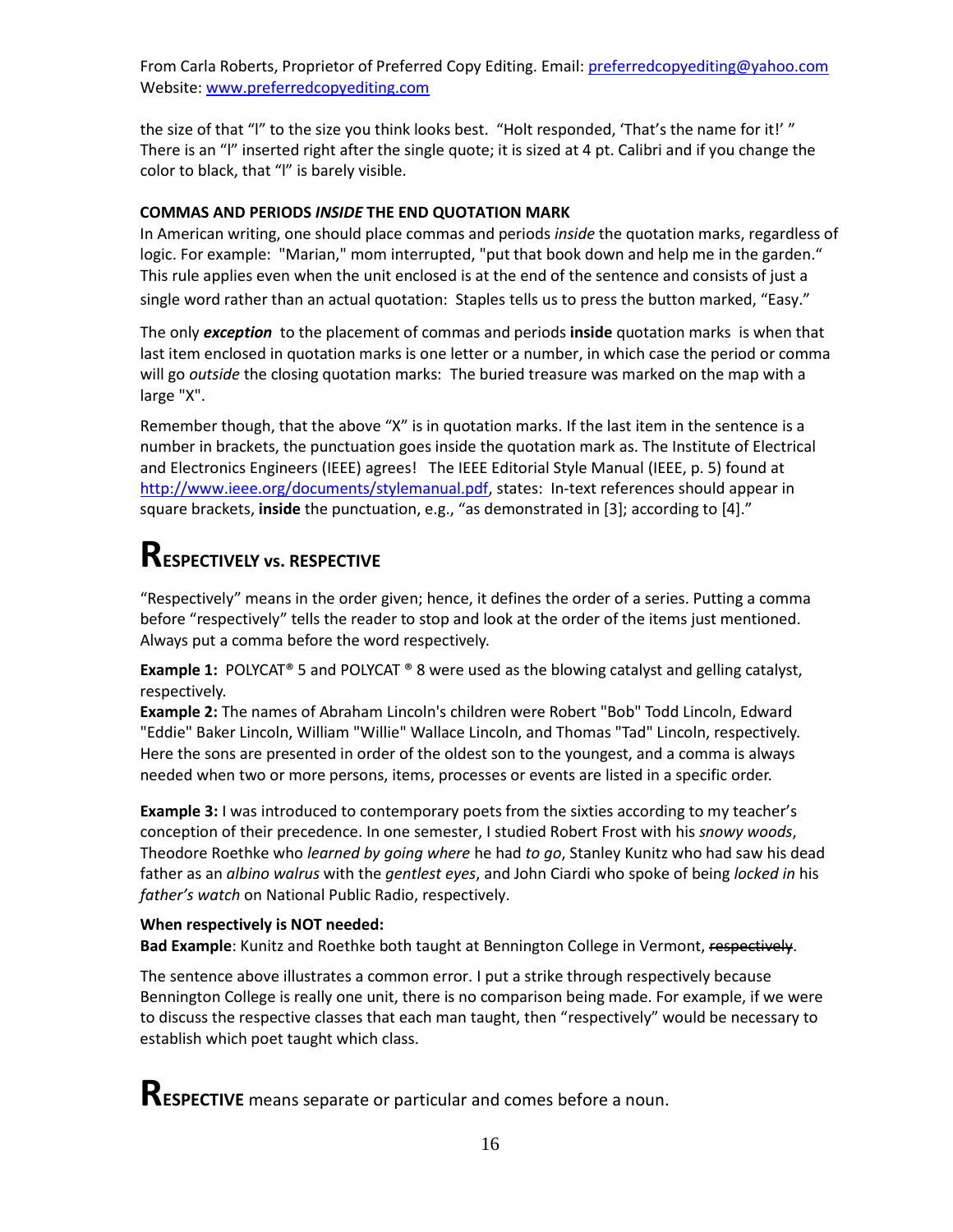**Example**: The decorated eggs went into their respective gift boxes and were delivered to all the elementary schools in the area.

#### **When respective is NOT needed:**

**Example:** Some say poets Allen Ginsberg and Sylvia Plath were the respective leaders of beat generation poetry and confessional poetry.

#### **Above Example rewritten in such a way that respective is appropriate:**

Allen Ginsberg and Sylvia Plath were the respective leaders of two major poetic movements.

#### **Example of above sentence using respectively:**

Allen Ginsberg and Sylvia Plath led the way for the beat generation of poetry and confessional poetry, respectively.

### **SEMICOLONS: CLEARING UP SOME CONFUSION**

If you want to go from one independent clause to the other **without** inserting "and," you have to use a semicolon instead of a comma to separate the two thoughts. The semicolon signifies the end of a complete thought (one that contains both a subject and verb) and it also tells us that the next complete (independent) thought or clause is closely related to what was just said.

#### **Example:**

The most difficult task in a perennial garden is separating the weeds from the flowers; my cone flowers were falsely identified, and yes, I pulled them—a terrible sin. I will miss them.

You will also want to use a semicolon when you want to connect two independent clauses wherein the second clause, i.e., the complete thought with its own subject and verb is preceded by an introductory word like "however" or "for example."

#### **Example:**

Learning grammar can be a drawn out and tedious process; however, one cannot claim to be a master of technical writing if they are not willing to master grammar.

Semicolons separate items in a series when they contain items that already contain commas. **Example:** We thank Dr. Yadong Li, Jackson State University, for providing test results; Hongbin Ma for providing helpful consultation; and the National Science Foundation for financial support (Grant ABC####).

## **SI UNITS (SYSTÈME INTERNATIONALE UNITS)**

All technical journals want you to use SI units. **Always put a space between the number and the symbol.** See<http://lamar.colostate.edu/~hillger/correct.htm>for this rule and other rules concerning correct SI-metric usage. There are several online sources which list these international units and their meanings. Système Internationale (SI) units are the most widely and officially recognized system of metric units. SI units represent the primary system of weights, dimensions, and other physical measures. For more information about SI units, visit the Web sites of th[e U.S. Metric](http://lamar.colostate.edu/~hillger/)  [Association](http://lamar.colostate.edu/~hillger/) (USMA), Inc. a[t www.metric.org](http://www.metric.org/) or the National Institute of Standards and [Technology \(](http://physics.nist.gov/cuu/Units/index.html)NIST) or consult the book, Metric Units in Engineering: Going SI. See <http://lamar.colostate.edu/~hillger/unit-definitions.html>for the official definitions of SI units, including a history of previous definitions. This list also includes some units that are technically not SI units but are used with SI (such as the liter) or that are obsolete (such as the micron).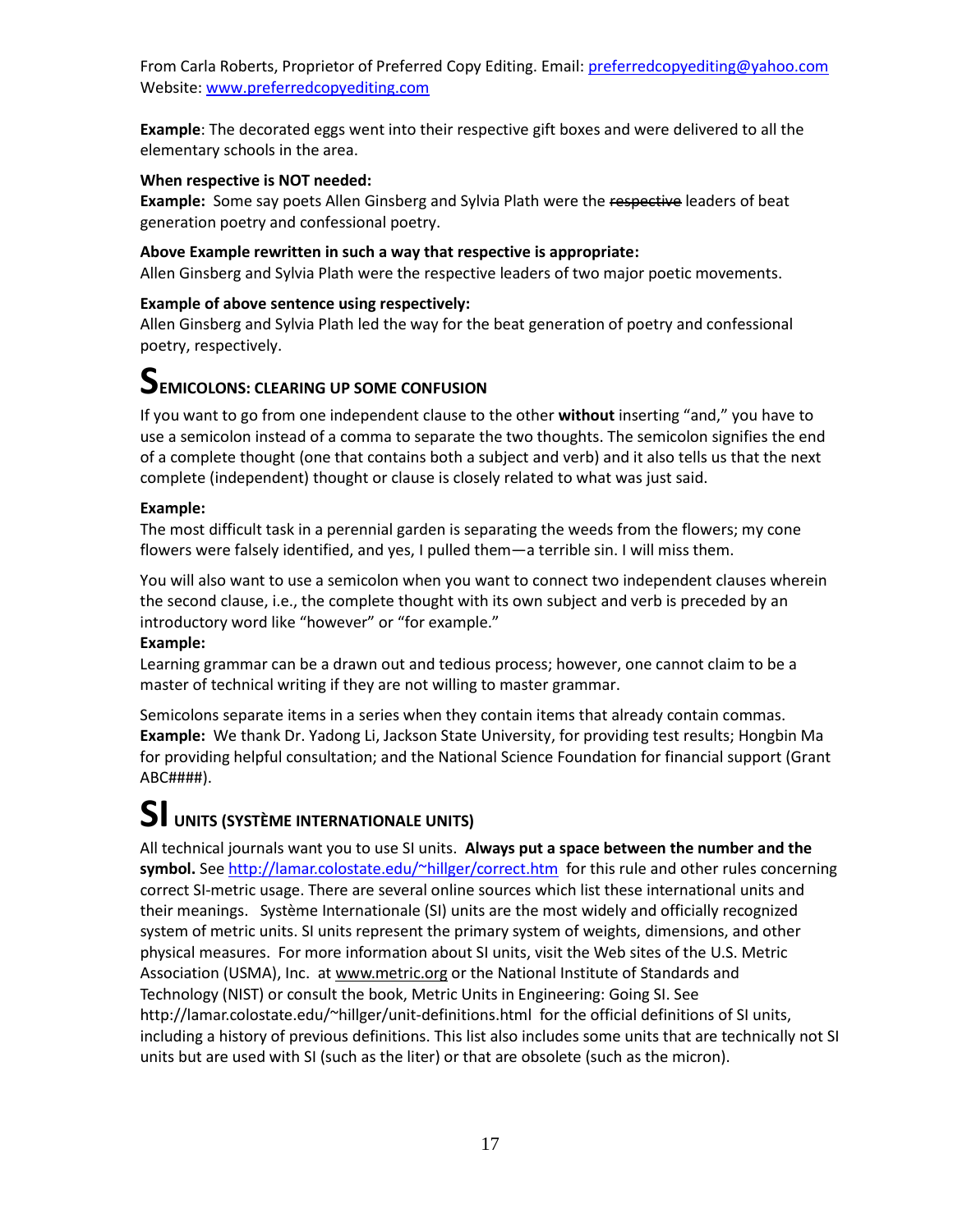### **SPLINT INFINITIVES**

According to modern-day grammarians Mignon Fogarty (Grammar Girl) and Jane Strauss (author of the Blue Book of Grammar and Punctuation), the split infinitive rule is not something to worry about. Fogarty calls it an imaginary rule that was forced into English grammar during the Victorian age because you could not split an infinitive in Latin. Most grammar experts agree that when a sentence flows well—even when an adverb splits or separates "to" from its verb—as when Star Trek fans were told "**to** *boldly* **go** where no one has gone before," it's okay! See http://www.quickanddirtytips.com/education/grammar/split-infinitives?page=all

## $\sum$ **UBJECTS AND VERBS--WITHOUT THEM, YOU HAVE A SENTENCE FRAGMENT.**

A sentence is a word or group of words that express a complete thought.

**Example:** The University of Texas at San Antonio opened the nation's first college campus bookless library in 2010.

University | opened | library

 $The$  | of  $\overline{I}$  Texas

 $at \,$  San Antonio

I am not going to diagram the rest of the sentence here because our emphasis is on the subject (University) and the verb (opened).

The only time you can**not** see the subject in a sentence is when it is the invisible "you."

**Examples:** Jump at your own risk! Don't push the panic button.

The subject in both sentences is "You." (You) jump at your own risk! Don't (you) push the panic button. An imperative (command sentence) will always have "you" as the subject. If a vocative (person being addressed) is involved, then that entity would float on a separate line.

**Example:** Jeremy, clean the lab.

**Jeremy** 

*(You)* clean lab the contract of the state of the state of the state of the state of the state of the state of the state of the

A sentence is a word expressing a complete thought. Every sentence has a subject and a predicate. The simple predicate is the sentence's verb. A sentence will not make sense if it is missing a subject nor will it make sense without a verb. The end result of a missing subject or a missing verb is a sentence fragment.

The subject is tells us who or what the sentence is about. It's the part of the sentence about which an assertion is made. The predicate tells something about the subject. It's the asserting part of the sentence. Notice that Tyrannosaurus Sue is the dinosaur's full name and so, the simple subject is made up of two words instead of one. Normally a single subject will have a one-word simple subject.

**Example 1:**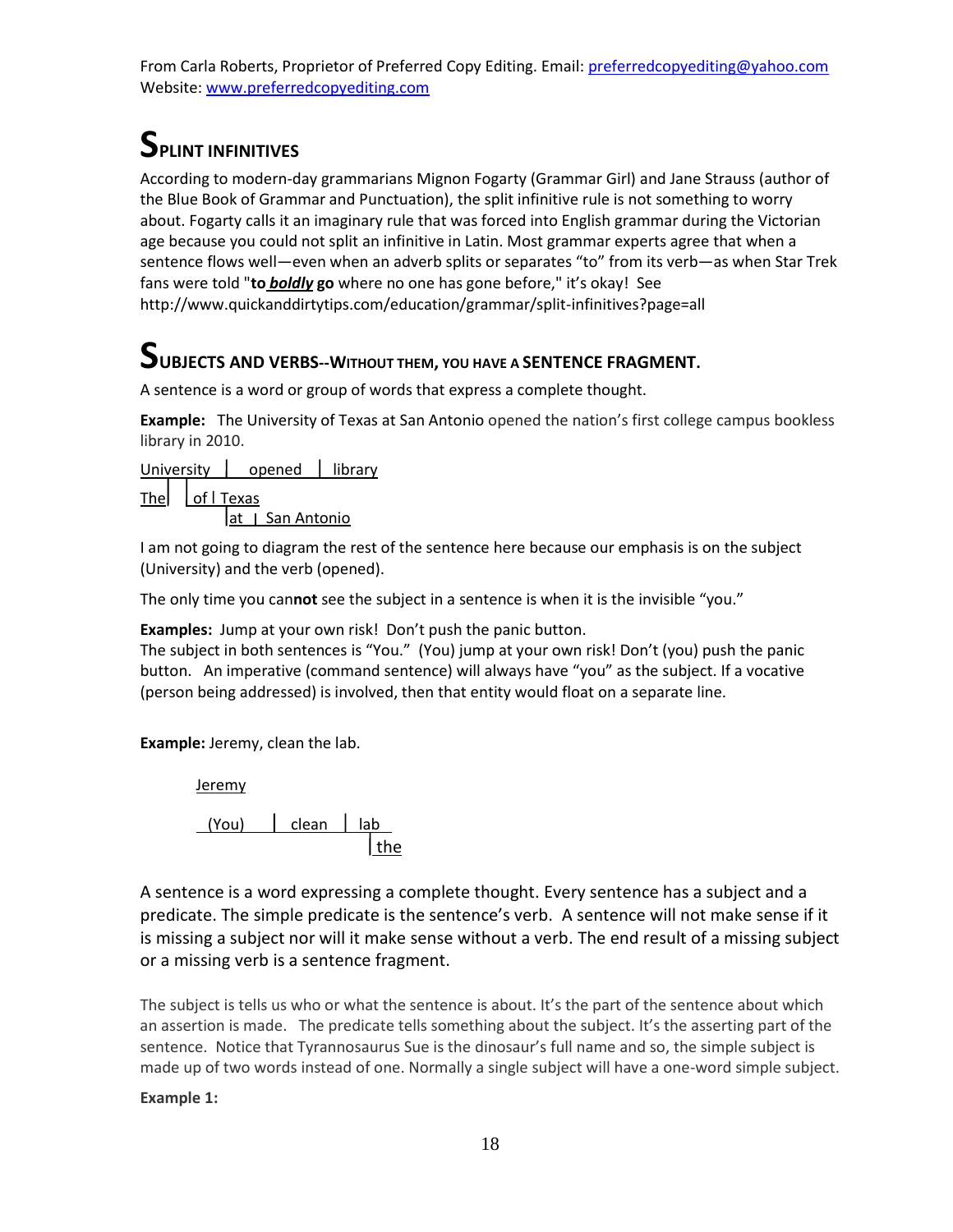

**Example 2**: The cow jumped over the moon. (In this example, "cow" is the simple subject and "jumped" is the simple predicate. The complete subject has a double underline. The complete predicate has a single underline.

All of this may seem quite elementary. As stated at the beginning of this manual, the writer does not expect anyone to sit down and read the entire manual word for word. Some students are still struggling with the basics of English and need this kind of help. However, sentence fragments are common among everyone. The problem is that researchers are usually under a lot of pressure to write a paper by a certain deadline. They are writing after a long day of teaching or supervising research in their lab or analyzing test results. They don't check their work, and sometimes a sentence fragment will appear. A sentence will simply not make sense. I find this true among American writers as well as international writers. The truth is—we all need proofreaders. In fact, even proofreaders and copy editors should read their work a second or third time before submitting—after a nice break or preferably—after a good night's sleep.

#### **SUBJECT-VERB AGREEMENT**

**Basic Rule.** The basic rule states that a singular subject takes a singular verb, while a plural subject takes a plural verb.

How can you know whether the subject is singular or plural? *Answer:* Verbs do **not** form their plurals by adding an *s* as nouns do.

To determine which verb is singular, ask what *he* **or** *she* would say. To determine what is plural use the word **they**.

*Example:* **He** *talks* but **They** *talk* Therefore, *talks* is **singular**, and *talk* is **plural**.

#### **SUBJECT AND VERB—KEEPING THEM TOGETHER**

Always try to keep your subject and verb together, and *if possible, please* avoid ending your sentence with a passive verb. The subject has a single underline. The verb has a double underline.

**Example:** Challenges in sorghum transformation and possible strategies to overcome some of these challenges are discussed.

**Corrected Example:** This article will address challenges in sorghum transformation and possible strategies to overcome some of these challenges.

To say that this *article* will *address* gives this sentence a more direct (and stronger) approach. You can also say "The authors will address . . . "

Journals are also accepting the use of "we" and "I," but few actually use "I." **Example 1:** We finished at the top of group in the hard template-based human modeling category and third in refinement prediction, finishing overall in the top 15 at the  $10^{th}$  Critical Assessment of Techniques for Protein Structure Prediction competition.

**Example 2:** The MU College of Engineering protein structure prediction team, MUFOLD, finished at the top of the group in the hard template-based human modeling category . . .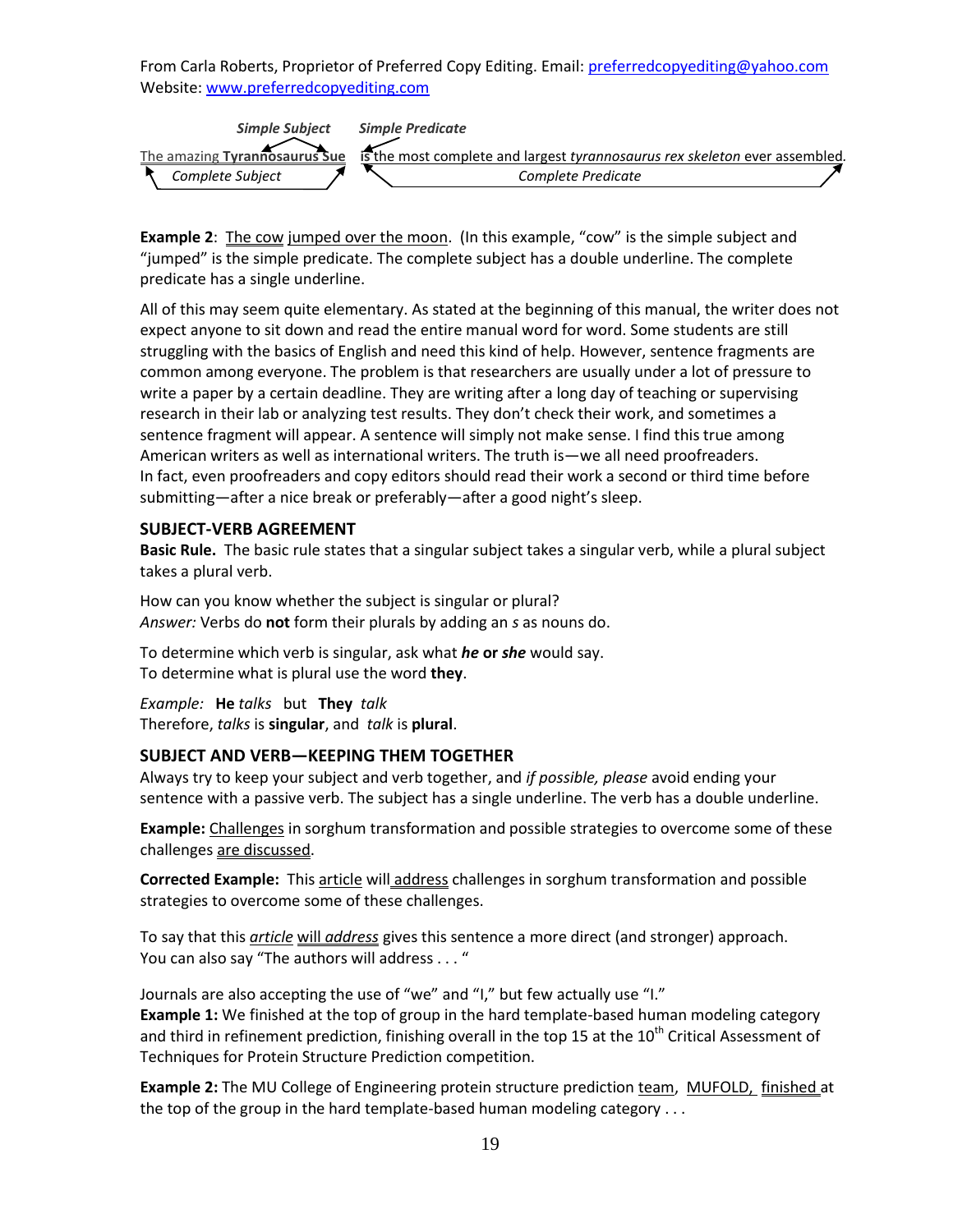Giving your team or research project a name once results are ready for publication increases recognition and eliminates the problem of anonymity where team members are hidden behind the all inclusive "we." In a thesis, team members should not only have a team name, but they should be recognized individually. A thesis is about one member's research, but if the other members played a part, they should be given recognition for the part they played in getting the research completed.

### **SURVEYS AND STATISTICS**

CONSORT stands for Consolidated Standards of Reporting Trials, and the CONSORT Statement can help researchers prevent inadequate reporting of randomized controlled trials (RCTs). I highly recommend you go to their website[: www.consort-statement.org](http://www.consort-statement.org/) and view th[e CONSORT](http://www.consort-statement.org/consort-statement/overview0/)  [Statement,](http://www.consort-statement.org/consort-statement/overview0/) "which is an evidence-based, minimum set of recommendations for reporting RCTs. It offers a standard way for authors to prepare reports of trial findings, facilitating their complete and transparent reporting, and aiding their critical appraisal and interpretation." (Copied from their website).

The CONSORT Statement consists of a 25-ite[m checklist](http://www.consort-statement.org/consort-statement/overview0/#checklist) and [a flow diagram.](http://www.consort-statement.org/consort-statement/overview0/#flow) Templates of the CONSORT 2010 checklist are available to download in [MS Word](http://www.consort-statement.org/index.aspx?o=2964) and in [PDF.](http://www.consort-statement.org/index.aspx?o=2965) Templates of the CONSORT flow diagram are also available in [PDF](http://www.consort-statement.org/index.aspx?o=2967) and in [MS Word.](http://www.consort-statement.org/index.aspx?o=2966)

Of course, there is a strict protocol that every university follows in regard to contacting participants for a survey and for handling the information you collect. Always contact your university's Research Office or Office of Sponsored Programs and find out what office can help you with your training. At the University of Missouri-Columbia, the Institutional Review Board handles training for everyone who does any kind of research involving human subjects—including preparing surveys.

The most important measure of success for anyone conducting a survey is to have enough participants respond to their survey for credible results. A good answer to the question: "How many survey participants do I need?" can be found at a very user friendly *Science Buddies* site: [http://www.sciencebuddies.org/science-fair-projects/project\\_ideas/Soc\\_participants.shtml.](http://www.sciencebuddies.org/science-fair-projects/project_ideas/Soc_participants.shtml)

If you are preparing a survey in hopes of it providing key information for your thesis or dissertation, make sure you get as much help as possible before creating the survey. Make sure it is approved by your institutional review board and adviser. Most importantly, you should know what is expected from a survey before you begin. Use the CONSORT checklist and flow diagram as a talking point when meeting with your adviser. See how many of the checklist points apply to your research and make sure you can check them off at the end of the project.

#### **SUPERCRIPT NUMBERS—To Use or Not to Use—That is the question!**

Like most organizations, IEEE uses superscript numbers for footnotes. If you are going to use the IEEE numbering system for references, use the bracketed numbers. The most commonly recognized style manuals do **not** use numbers in brackets for in-text citations.

#### **Example:** Chicago Manual of Style (CMS)

Theodore Roethke once said, "In 20 years of teaching I have become more and more convinced of the desirability of presenting minor writers as one of the principal clues to an age. The 'big' figures would keep coming in repeatedly by way of contrast: they would remain the background against which one plays another music." (Seager 1968)

The American Psychological Association (APA) would cite the above quotation as (Seager, 1968), and the Modern Language Association (MLA)would cite this as (Seager 233-234)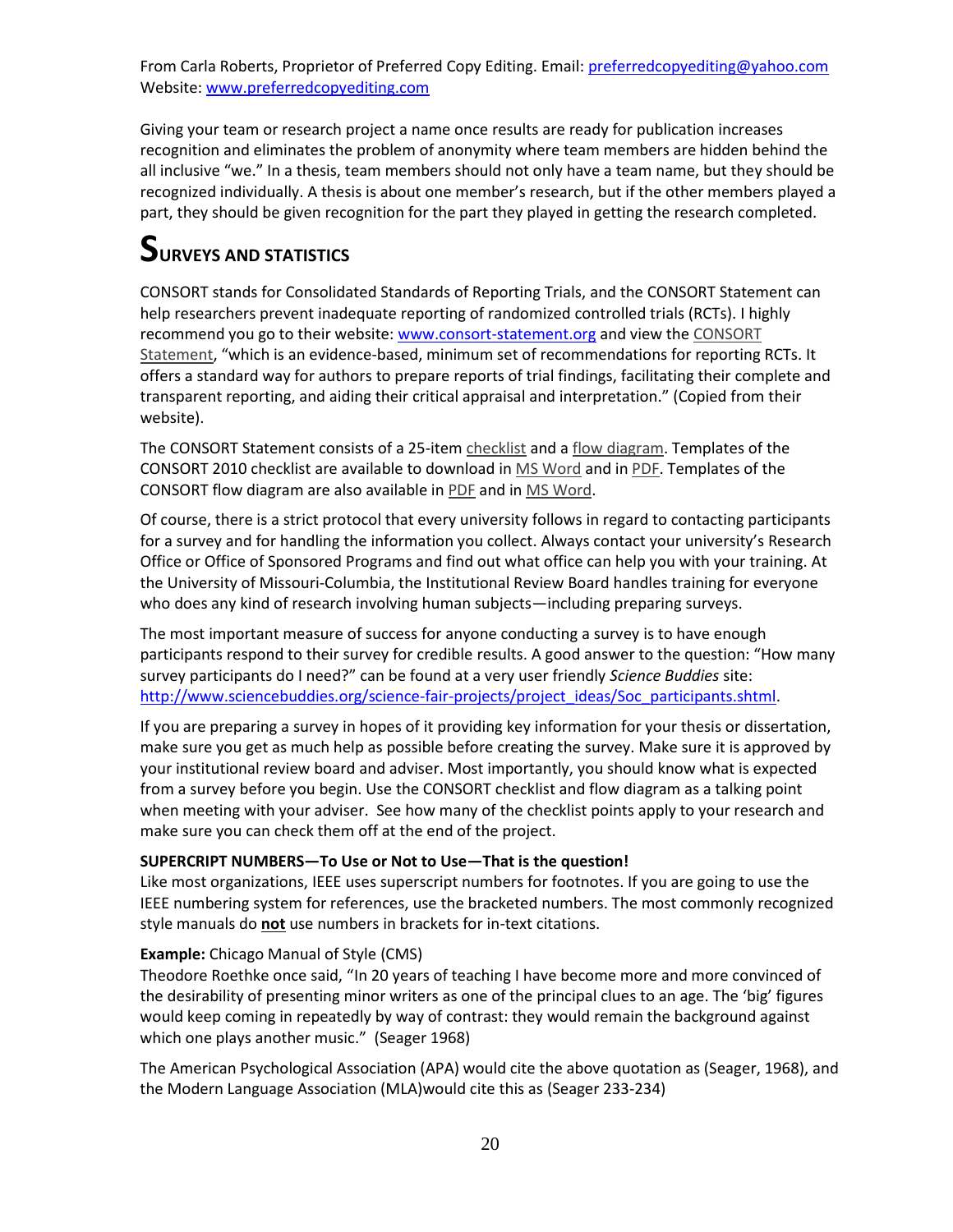However, the subject here is superscript numbers, and as a general rule, you would **not** put in-text citation numbers in superscript format. However, there is an exception to almost every rule; hence, we see where the American Medical Association (AMA) does use superscript numbers for in-text citations in their articles. I'm sure their other publishers that accept this practice. Therefore, it is important to **ALWAYS check the Authors' Instructions** for any journal you submit to. Find out exactly how they want you to format in-text citations and references before you write your article.

### **TECHNICAL WRITING** is not like writing a mystery novel!

- $\triangleright$  Let your reader know what your objective is immediately.
- $\triangleright$  Don't hide facts for a surprise ending!
- $\triangleright$  Let your heading and subheadings be like mile markers that that assure a safe destination.
- $\triangleright$  The best destination is a conclusion, which convinces your readers that the trip was worth the journey.
- $\triangleright$  Write short easy-to-understand sentences. Avoid long introductory phrases. Journal editors hate sentences that look like paragraphs!
- $\triangleright$  Avoid loading your sentences with prepositions. Strive to make the subject a doer.

#### **Technical writing says what needs to be said quickly and concisely.**

**Incorrect:** *Successful* adoption *of a new research protocol for our lab* depends on the leadership of our adviser and the cooperation of participants in following the new procedures.

**Correct:** We will adopt the new research protocol and follow our adviser's instructions.

The incorrect sentence is cluttered with six unnecessary prepositions. In the corrected sentence, the subject "we" performs the action expressed by its verbs: *will adopt* and *follow.* 

#### **TECHNICAL WRITING IS NOT OBSCURE VERBOSITY—IT IS INFORMATION!**

Your readers are in a hurry. They want to extract what they need from your article as quickly as possible so they can continue with their own research. Make sure your abstract has the key words that your audience is looking for. The more you are cited, the quicker your name will be recognized as a person of worth—someone who has important ideas to contribute to their community of research.

Say what you mean and mean what you say. I use Grammar Duck in my seminar series. The following slide shows his disapproval of too many words and not enough action!

#### **Technical Writing Lets the Subject be the Doer and Keeps the Verbs Active**

It is not a sin to use passive verbs. In fact, they are preferred when the action is more important than the person or persons implementing that action. However, a sentence is always stronger and more vibrant when the active voice is used. See section in this manuscript entitled "Voice—Active vs. Passive."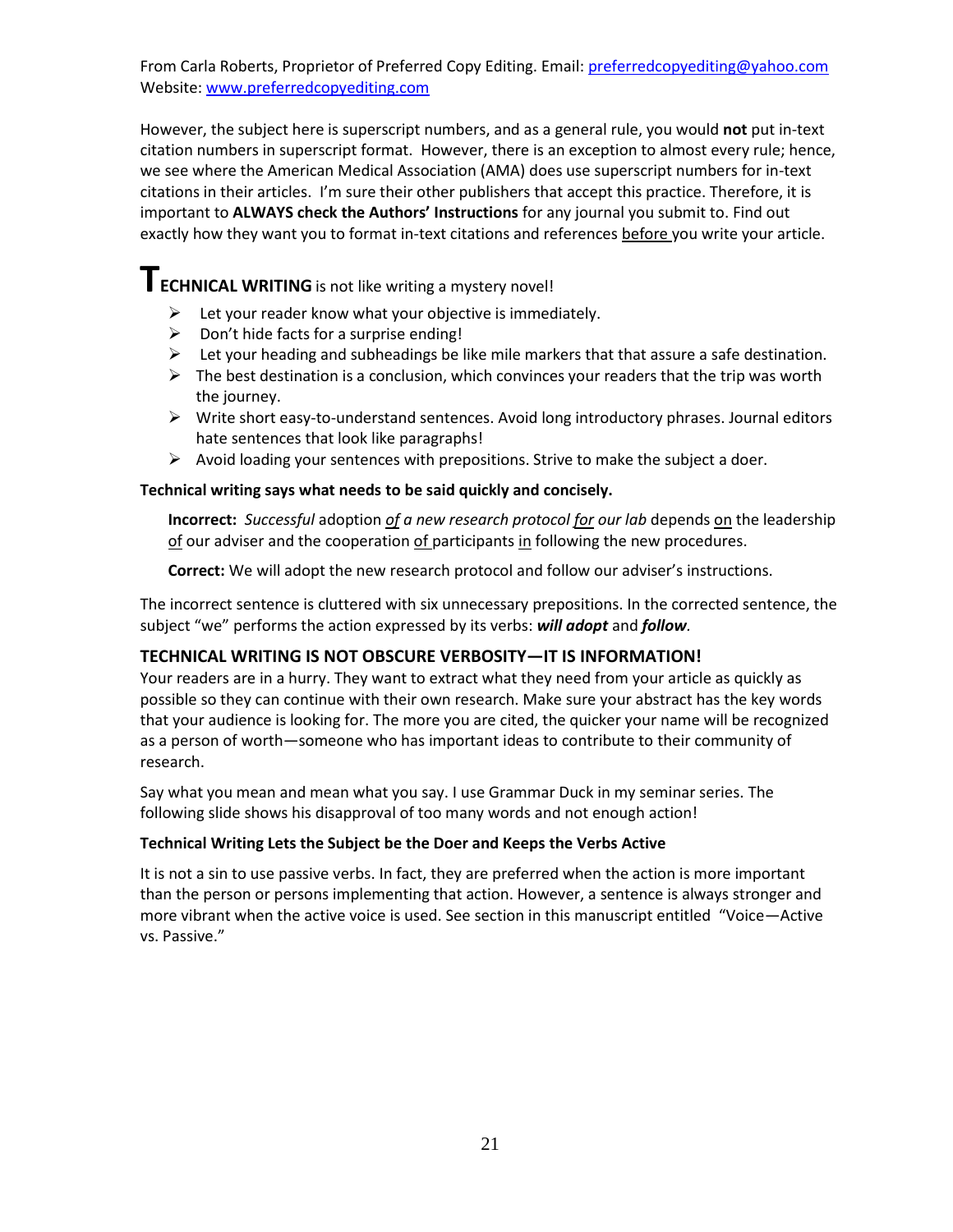To fix sentences with long, abstract subjects:

- $\triangleright$  Find the main character(s).
- $\triangleright$  Find the key action and make it a verb.
- $\triangleright$  Make the main character the subject of that new verb.



#### Yuck! Who are the main characters?

Success in applying the rules of technical writing is limited without a means for understanding what is needed in a formal paper in regard to setting a professional tone.

#### **What are the actions?**

**A More Precise Sentence:** Students will set a professional tone when writing formal papers if they apply the rules of technical writing.

The following discussion on the subject and verb connection was covered on page 19. However, just for fun, I'm sharing another slide from my seminar presentation. I love animation and the disapproving duck and frog are too much fun to ignore.

#### Keep your subject and verb together and put them at the front of your sentence whenever possible.

Bleah! In particular, both unsupervised and supervised techniques for automatically scoring disease resistance to Southern Leaf Blight in maize from imagery of important leaves are developed.



Correct: Both unsupervised and supervised techniques were developed for automatically scoring disease resistance to Southern Leaf Blight in maize by using imagery of important leaves.

Better: We used imagery of important maize leaves to develop both supervised and unsupervised techniques for automatically scoring disease resistance to Southern Leaf Blight.

**TECHNICAL WRITING CUTS OUT UNNECESSARY WORDS**  Removing passive *to be* verbs usually makes the sentence more concise. Don't be afraid to perform surgery on your sentences!

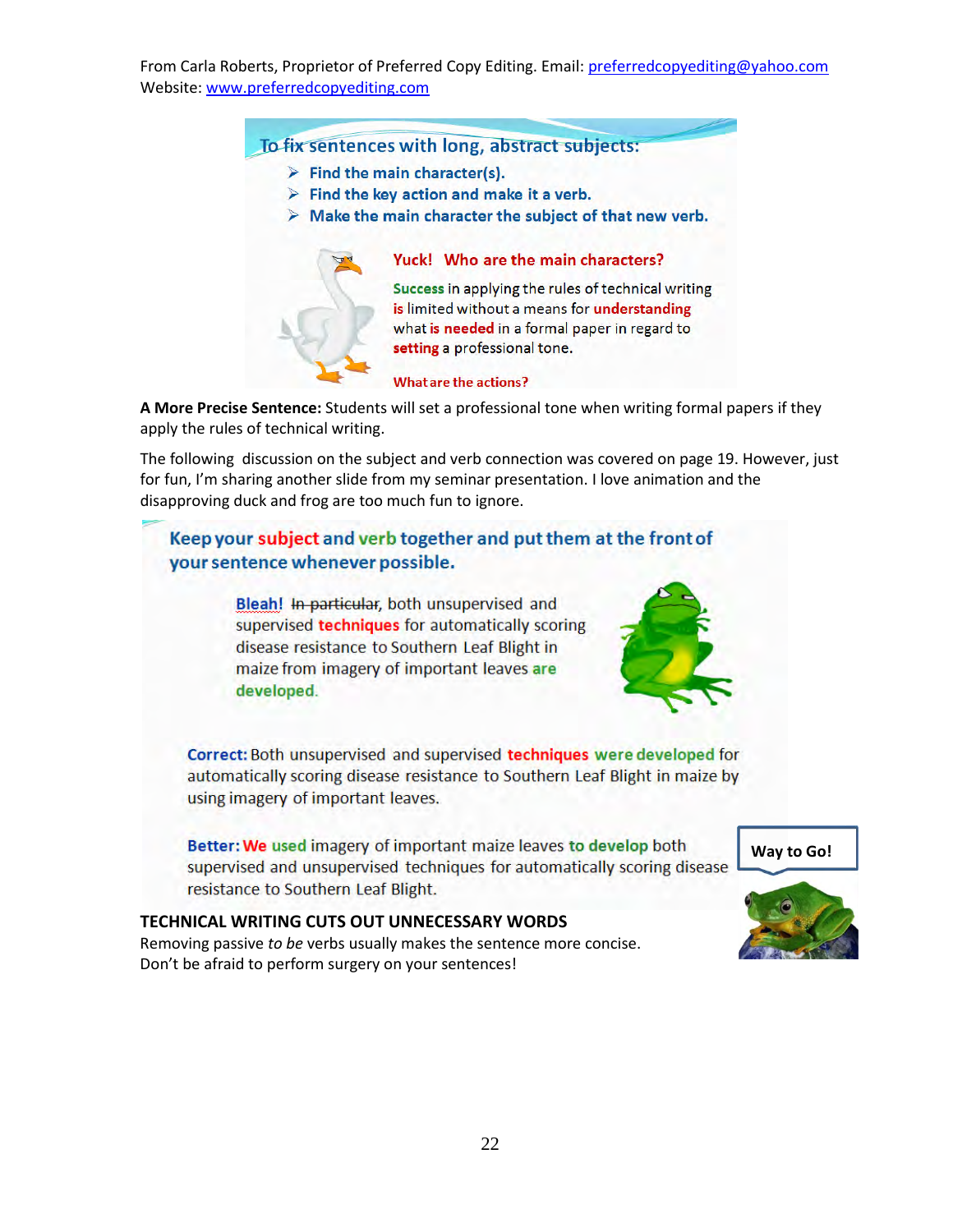

#### **Cutting out Expletive Constructions:**

An expletive construction involves "there" and "it" followed by a *to be* verb such as *is, was,* or *were.* 

**Expletive Example 1:** There were some excellent results to this experiment in social work. **Corrected Sentence:** The social work experiment produced excellent results.

**Expletive Construction Example 2:** It was too hot to get any work done. **Corrected Sentence**: We could not work in such intense heat.

Notice how giving Example 2 the subject, "we," allows us to follow up with an active verb "could not work," and makes for a more interesting sentence.

#### **TECHNICAL WRITERS MUST CONSIDER THE NEEDS OF THEIR SPECIFIC AUDIENCE**

Who are your peers? Will they think your research is important? Can you tell potential readers how your new approach or method it be applied?

- $\triangleright$  Your peers are those who share your interests. Don't be afraid to broaden your interests because the only certainty in research and technology is uncertainty and change. You will undoubtedly be forced to change your course or at least expand your focus numerous times throughout your career.
- $\triangleright$  Study the journals which publish articles relating to your research interests –what you are doing and what you would like to do. They will help you discover who the current experts in your field are and will help you keep up with changes, which are a natural part of the research process.
- Always anticipate the question: **So what?** Be prepared to explain why your topic is important.

#### **Does it have intellectual merit? (A National Science Foundation Criteria)**

- $\triangleright$  Does it contribute to the body of knowledge sought after by your community of research?
- $\triangleright$  Does it provide a potentially transformative concept? (Will it change the way your peers think about your topic? Will it change the way things are currently done because it offers more efficient or more cost effective methods?
- $\triangleright$  Does it provide a missing piece to a puzzle that needs solving? Does it strengthen a foundational premise?

#### **Does it have broader impacts**? (**Another NSF Criteria)**

 **Does it have societal value?** Will it help others? How will your new knowledge be applied to solve real-world problems?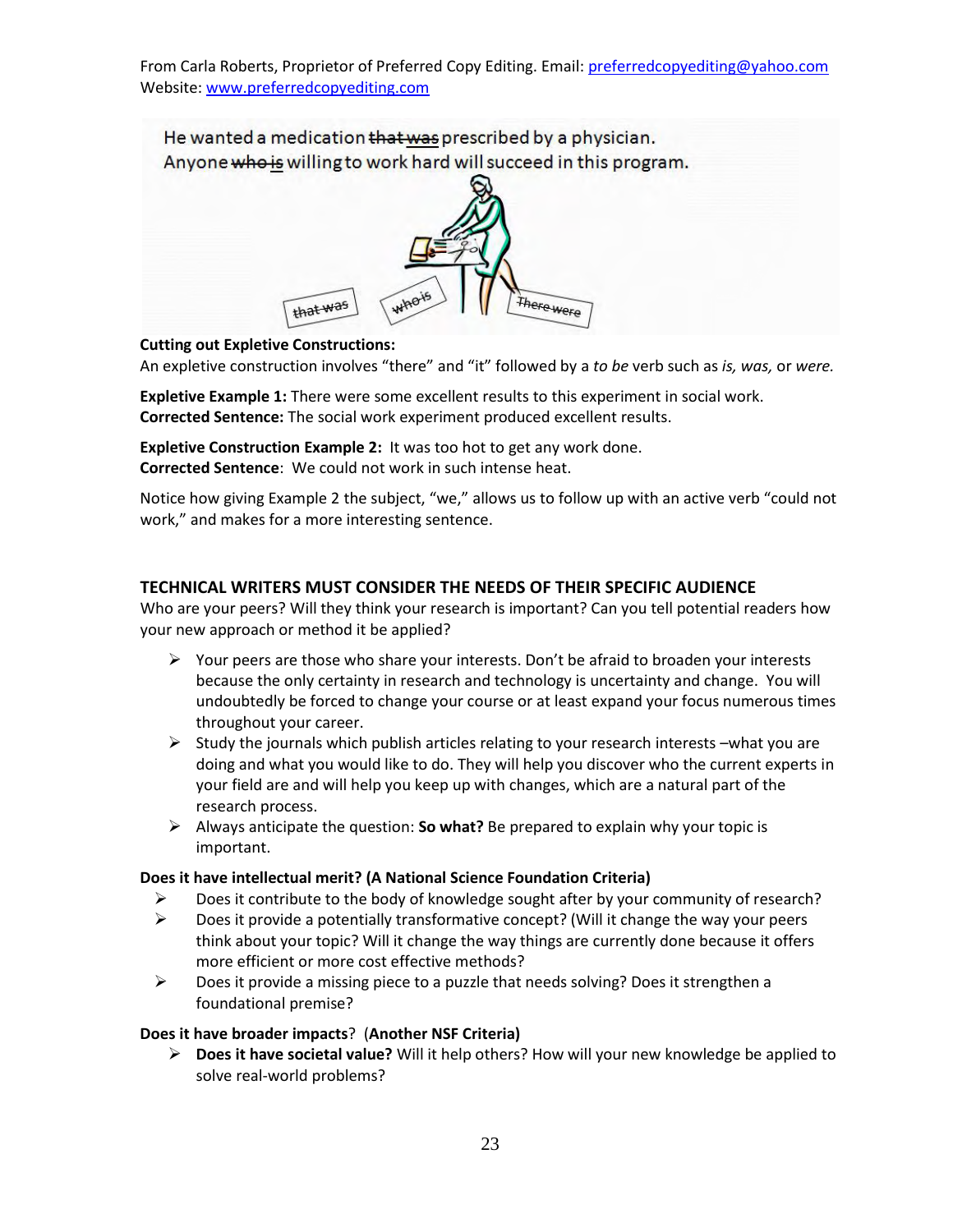- **Is it commercially viable?** Is it patentable? Can you break down the complexity of your subject to where even a child can grasp the basic concepts behind what you are doing?
- **Can you get others excited about what you are doing?** Remember that the primary funding agencies for most scientists want you to be able to reach out to K-12 students by creating innovative and exciting experiments, videos, games or any other creative way of catching students' interest. The lack of proficiency in science, technology, engineering and mathematics or what is commonly called the STEM subjects among college-bound American youth has become a national crisis.
- **Always be thinking about ways to simplify what your explanation so that it can be understood by a 10-year-old!** Remember that those who read your articles are not looking for poetry. They are looking for information, and for many of your readers, English is their second language. They are brilliant researchers from all over the world, but they don't want to have to look up every other word in a dictionary because you are trying to show off your vocabulary.

#### **The National Health Institutes Review Criteria**

Remember that all research must be funded. If you are going to have research to write about, you must also learn how to obtain funding. The National Science Foundation (NSF) and National Institutes of Health (NIH) basically want the same thing from their applicants. They want research that solves high priority problems. The following criteria are common among all agencies, but these are specific to NIH:

**Significance (aka Intellectual Merit):** Does this study address an important problem? If the aims of the application are achieved, how will this advance scientific knowledge?

**Approach:** Are the conceptual framework, design, methods, and analyses adequately developed, well integrated, and appropriate to the aims of the project? Are leadership roles defined?

**Innovation:** Does the project employ novel concepts, approaches or methods?

**Are the aims original and innovative?** Does the project challenge existing paradigms or develop new methodologies or technologies (**the transformative concept**)**?** 

**Innovation:** Does the project employ novel concepts, approaches or methods? Are the aims original and innovative? Does the project challenge existing paradigms or develop new methodologies or technologies?

**Investigators:** Are the PD/PI(s) and other key personnel appropriately trained and well suited to carry out this work? Is the work proposed appropriate to the experience level of the PD/PI(s) and other researchers? Do the PD/PI(s) and investigative team bring complementary and integrated expertise to the project (if applicable)?

**Environment:** Do(es) the scientific environment(s) in which the work will be conducted contribute to the probability of success? Does the proposed study benefit from unique features of the scientific environment or subject populations, of employ useful collaborative arrangements? Is there evidence of institutional support? More information about NIH review criteria can be found at: [http://grants.nih.gov/grants/peer\\_review\\_process.htm](http://grants.nih.gov/grants/peer_review_process.htm)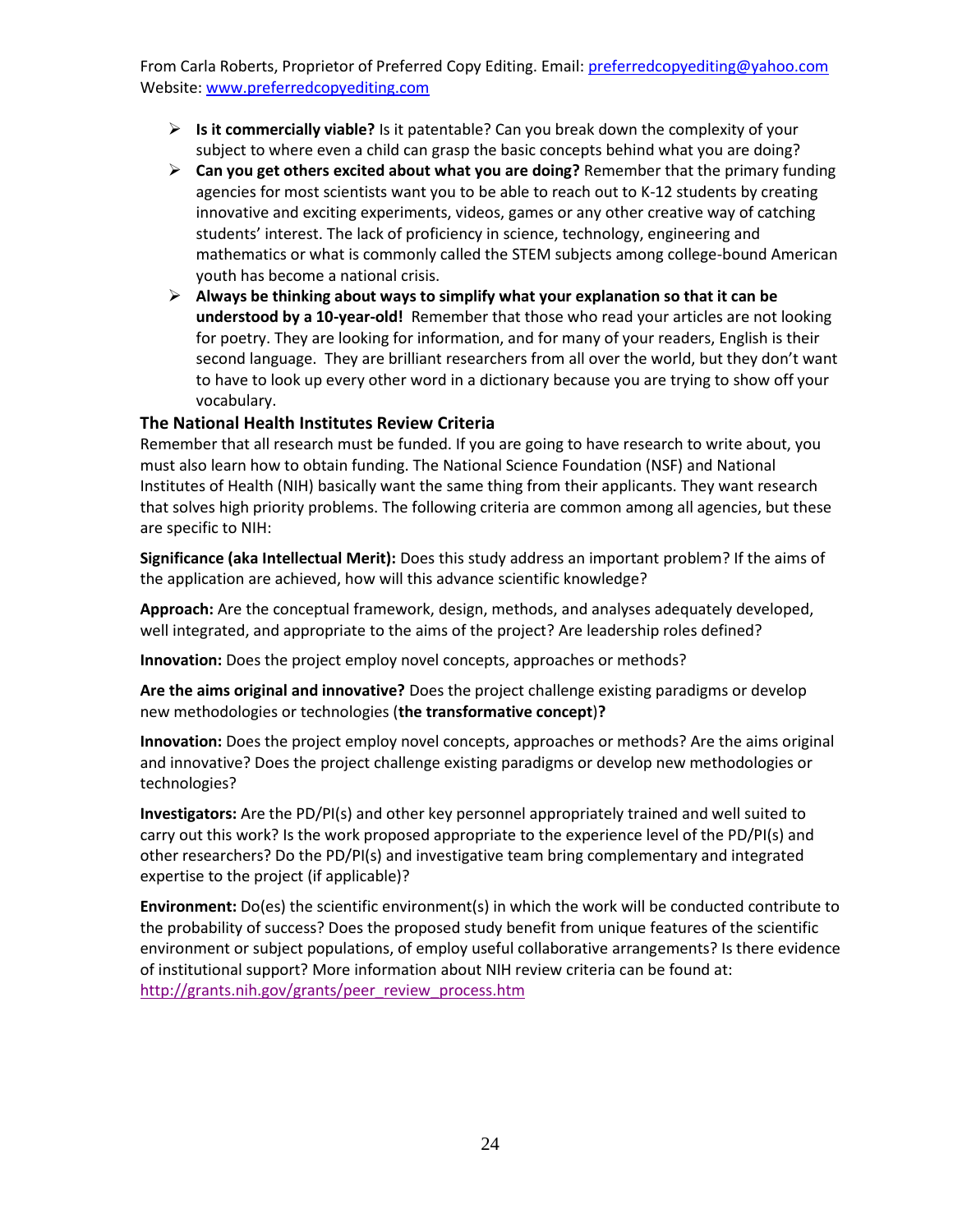#### **TECHNICAL WRITING SHOULD BE ABLE TO ESTABLISH A MENTAL FLOW CHART.**

Many writers assume their readers know as much as they do about their research! This simply does not make sense. When key information is left out causing the reader to misunderstand a methodology or research process, then the author is doing one of three things: 1) assuming the reader is as much of an expert in this field as he or she is; 2) skipping steps or 3) failing to introduce the process or concept properly by defining related terms. Try creating a mental flow chart. Assume that you are introducing your readers to a subject they know very little about. Pretend you are explaining your research to a student in another discipline or to a friend. In effect, you are giving your friend a guided tour--only it's through the written word. Once introduce the material, then you can slip into the more technical details. If you can produce a mental flow chart—you increase both understanding and readability. Follow these five steps to create your tour:

- 1. Define the terms needed to understand the process in your introduction.
- 2. Show how you handle each step in your process in the order of its occurrence.
- 3. Enumerate the steps
- 4. Use language that is understandable to anyone from the undergraduate level on up.
- 5. Use lots of figures and tables to illustrate your points.

It is not good enough for you to believe in the value of your research. Your research community must also see its value. Be sure to ask yourself what research community you want to align yourself with. What are you really interested in?

You also want to consider how the reviewers of your future journal articles, conference presentations and proposals are going to receive your ideas. Will they take you seriously? Will they try to contradict your findings?

#### **TIMELINES AND GANTT CHARTS**

Every funding agency wants to know what you are going to do and when you are going to get it done. A two-year research project should have quarterly goals and these goals should be easy to follow and illustrated in a Gantt chart or timeline. There are free PowerPoint templates [\(http://officetimeline.com/\)](http://officetimeline.com/) and in Excel [\(http://www.vertex42.com/ExcelTemplates/excel-gantt](http://www.vertex42.com/ExcelTemplates/excel-gantt-chart.html)[chart.html\)](http://www.vertex42.com/ExcelTemplates/excel-gantt-chart.html). A brief and easy-to-follow article on using Excel to create a Gannt chart can be found at [http://office.microsoft.com/en-us/excel-help/create-a-gantt-chart-in-excel-HA001034605.aspx.](http://office.microsoft.com/en-us/excel-help/create-a-gantt-chart-in-excel-HA001034605.aspx)

The following Gantt chart was prepared in Word. It is a very simple chart prepared for this manual, but it gives you a basic idea of what is needed. The same chart can be copied and pasted for Year 2 with the required new information put in the spaces.

| Year 1: Tasks                                             |  |  |  | Jan.-Mar.   Apr.-Jun. |  |  | July-Sept. |  |  | Oct.-Dec. |  |  |  |
|-----------------------------------------------------------|--|--|--|-----------------------|--|--|------------|--|--|-----------|--|--|--|
| Literature Search, Consortium Planning Sessions           |  |  |  |                       |  |  |            |  |  |           |  |  |  |
| <b>Preliminary Tests and Analysis of Results</b>          |  |  |  |                       |  |  |            |  |  |           |  |  |  |
| Data Management Plan and Final Tests                      |  |  |  |                       |  |  |            |  |  |           |  |  |  |
| Analysis or 1 <sup>st</sup> Year Test Results;            |  |  |  |                       |  |  |            |  |  |           |  |  |  |
| Preparation and submission of 1 <sup>st</sup> Year Report |  |  |  |                       |  |  |            |  |  |           |  |  |  |

#### **Timeline for Year 1**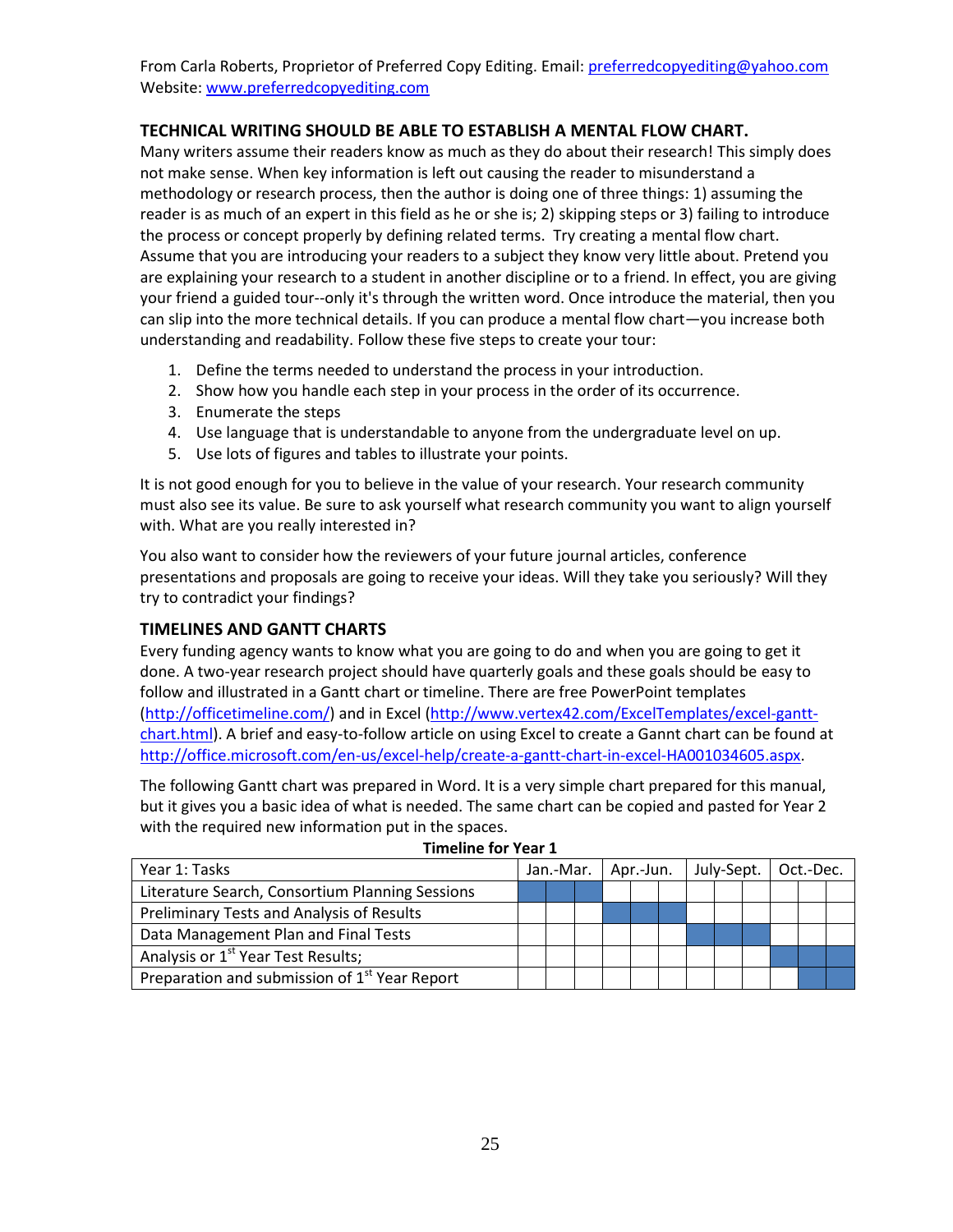#### **TOPIC SENTENCES AND THE PARAGRAPH THEY INTRODUCE**

The first sentence of your paragraph is a topic sentence, and it represents the central idea of that paragraph. Technical articles are complex and tedious to most readers. Never assume that someone has read every word preceding the paragraph they zero in on looking for specific information pertaining to their particular interest. Every paragraph should encapsulate an idea that can stand on its own. Do not begin a topic sentence with a pronoun. Completely identify the subject.

Other types of writing can weave the primary thought of a sentence into the writing and still make it stand out as the main idea or topic of the sentence. Technical writing cannot be that sneaky! Say what you want to say up front and build on that thought until you are ready for the next concept (e.g., the next paragraph) that needs developing.

**Topic Sentence Success**: A precise concise topic sentence makes a definite assertion or asks a direct question. It contains the key words that give the topic its substance and clearly states the value of the topic. Do not make the reader guess your intention.

**Coherence:** Make sure that your supporting sentences back up and develop the central idea in your topic sentence by providing the needed details. Ask yourself, "Does this sentence do anything to clarify the topic and move my thoughts on the subject forward? If it does not, cross it out or move in to another supplementary information document in case it can be developed into another paragraph. Each sentence should lead naturally to the next. That is what editors call coherence.

**Emphasis:** Your concluding sentence should summarize your topic sentence. Let the reader know the primary fact you want him or her to remember in this paragraph.



#### **THESIS ORGANIZATION**

Organizing what your read and what you write can easily be done through the use of electronic folders. You can't summarize your work until you have finished it! You have to be able to step back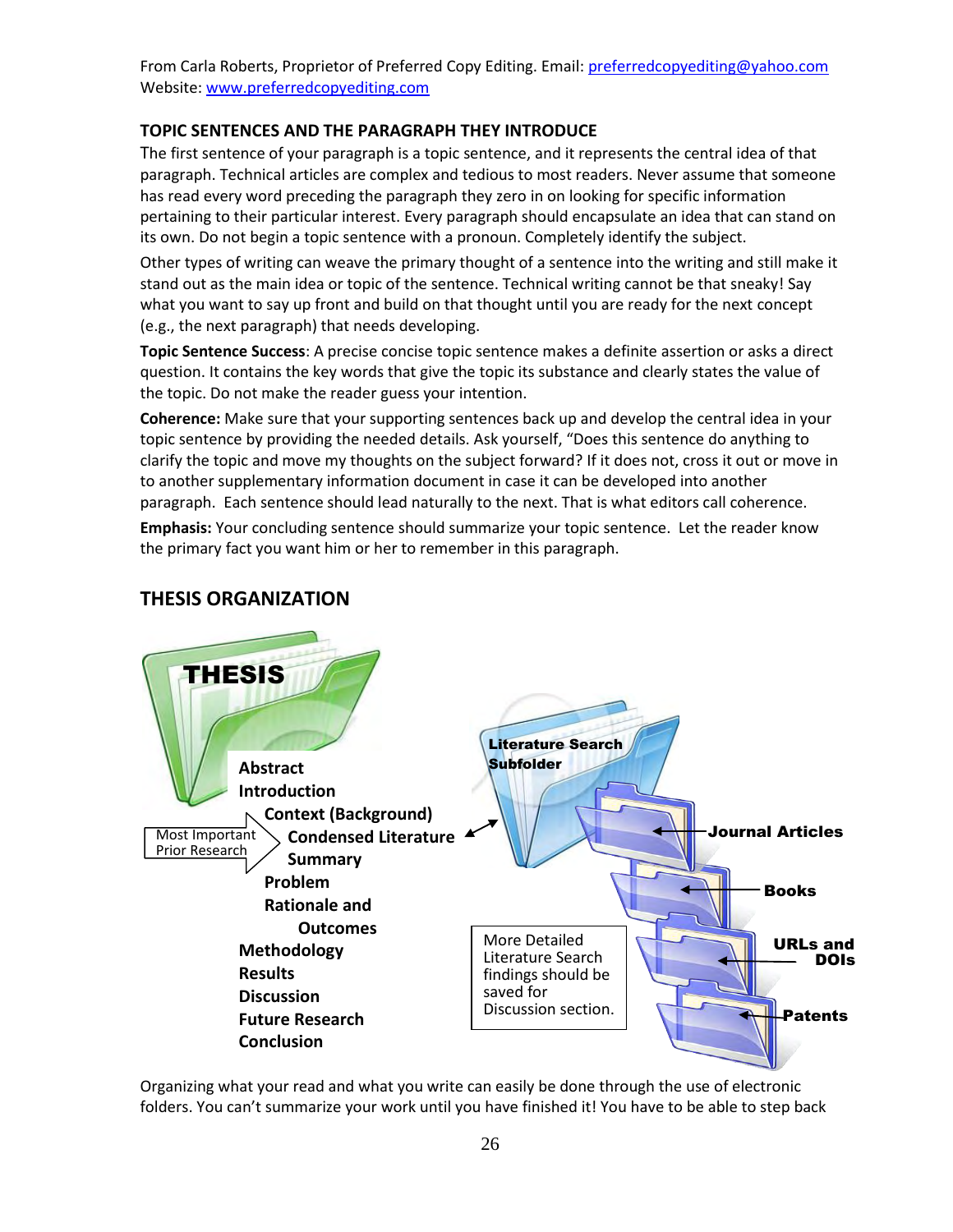after you have organized all of your thoughts and findings into sections. The sections are ordered above according to their appearance in your manuscript; hence the abstract folder is the first folder under the primary thesis folder. However, the abstract will be the last item you complete. It will undergo many revisions before it can be put into its final form.

The Literature subfolder can feed your thesis or article throughout your studies. You should put everything that pertains to prior research in these folders. You will not necessarily use everything you save, but having instant access to something that wasn't all that important when you first looked at it—but suddenly becomes very important toward the end of your study—will save you a lot of time.

The introduction tells the reader why your research is important. It will also explain what others have done to solve the problem or problems you are studying. That information is shown above as your condensed literature summary. The illustration focuses on the importance of the literature search. The discussion section will include more detailed findings from your literature search. If you are coming in as a team member on a research project that has been years in the making, and your thesis is covering the progress to be made during your time as a graduate student, then you need to research the history of your project, its motivation and accomplishments. More importantly, you need to define your role in the project and find out early what your adviser's expectations are.

Every journal article is divided into sections. Those same sections are in your thesis—only your thesis will go into more detail as you expand your research and make sure your efforts are worthy of the degree you are seeking.

#### **THE TILDE—TO USE OR NOT TO USE**

APA rules tell us to: Use tilde (~) to mean *approximately equal to*. It is used by some to indicate a range of numbers, but it is not used for this purpose in most American journals. I advise against using it for this reason.

**TOO MANY "OFs" IN THE SAME SENTENCE:** The word "of" is a reader's speed bump. When used too many times, it distracts from the flow of thought. Try to put the object or item that "of" refers to in a possessive position whenever possible to avoid overusing "of."

**Example:** This is an example **of** a case **of** overusing the word **of** wherein the tools **of** my neighbor became a point of contention due to his continual habit **of** leaving them to rust in various locations **of** our shared property.

**Instead:** The following rewrite completely eliminates the word *of*: My neighbor's tools became a problem due to his insistence on scattering them throughout our shared property and leaving them to rust.

**TOO MANY** *THEs:* The (specific) word "the" should only be used when referring to one particular or "specific" activity, process, unit, item, experience, instance or event. If you can put "specific," "oneof-a-kind," "special," "particular," or "only" in front of a word, then use "the." If you are referring to a brand name or procedure named after a person or organization, then you would use "the." If you are referring to "all," "several," or "any" when describing a noun, then do **not** use "the."

#### **USING A DASH TO GIVE THE READER A CAUSE TO PAUSE**

A dash tells the reader to stop—think about what has been said and then go on to concentrate on the material that follows. The dash can also be used to set apart an important piece of information or a series of items which require special attention. For example: In a recent report, Zhang et al.,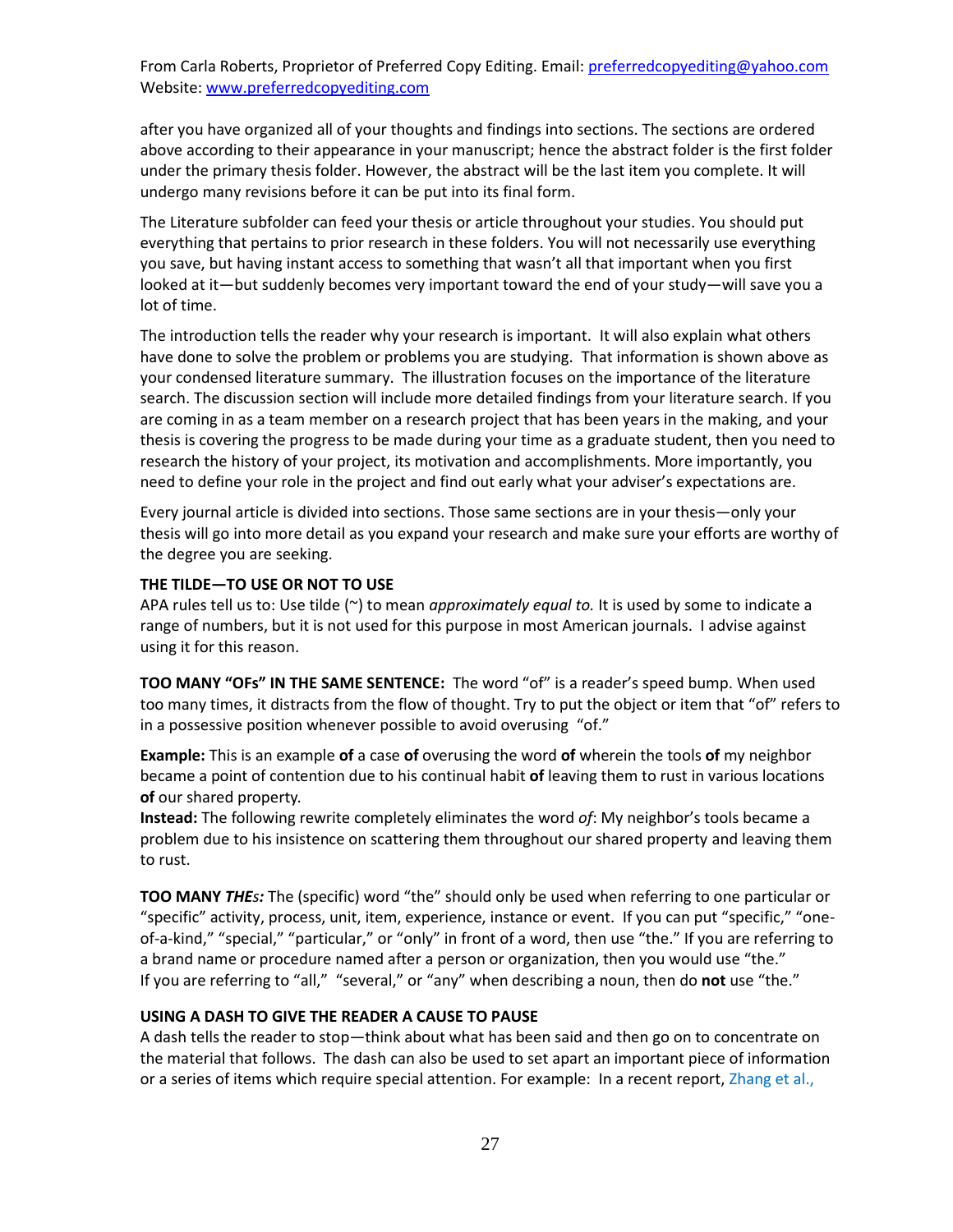(2009) utilized *Agrobacterium*-mediated transformation to transfer *CryIAb* genes into three sorghum cultivars—115, ICS21B and 5-27—with average transformation efficiency of 1.9%.

#### **USING THE PRESENT TENSE WHEN REFERRING TO TABLES, FIGURES, AND SECTION SUMMARIES**:

Always use the active voice when referring to figures. A figure or table is a new presentation to every reader, which always makes it a present tense occurrence. A figure or table can easily serve as the subject of a sentence and, as such, it can use an active verb to introduce its material. An excellent guide entitled "Writing as Engineers," prepared by the Texas A&M Writing Lab, <http://www.tamug.edu/writing/Engineering/Eng%20Handbook1.htm>states:

"When a reference to the table or figure is the subject of the sentence, use a verb like "shows" or "compares" to describe how the figure or table works."

## **VOICE—ACTIVE VS. PASSIVE**

In a sentence that utilizes the active voice, the subject performs the action.

**Example 1**: Fire destroyed the storage building; **Example 2:** The assistant mailed the letter.

A sentence using the passive voice shows the subject being acted upon. The passive voice is often used in scientific writing and is not only acceptable but unavoidable when the action is more important than the actor.

**Example 1:** Prototypes were designed with an emphasis on portability and cost efficiency. **Example 2:** The device was built on a glass substrate with gold electrodes.

The passive voice is often used when the actor is unknown, unimportant, or in some instances, in need of anonymity for protection.

**Example 1:** Mistakes were made. (This protects the persons responsible for the mistakes.) **Example 2:** Area schools were closed due to the snow. (The names of the administrators who announced the closings are not relevant. Furthermore, since this is past tense, the urgency in knowing what schools were closed is gone.)

## **W<sup>E</sup>–ANONYMITY ENSURED**

Students writing their thesis or dissertation often use "we" to describe the teamwork behind their research. The word "we" can cover a multitude of accomplishments and also give anonymous credit to a group when, in fact, the work discussed is one person's work. The person who did the work should get the credit. This editor likes to see a student researcher use his or her name when referring to project achievements. Claiming responsibility for the work presented is not a sin. If your last name is Liu, you can say: Liu found that . . ., and then cite an article or report you wrote where the work you did is discussed or featured. If you have written or co-authored a journal article, that article should definitely be cited in your thesis or dissertation. You can also cite an internal report that you have provided to your adviser as part of the research team. If you are a new postdoctoral research instructor writing a journal article, you can cite your dissertation as well as journal articles and papers you contributed to conference proceedings. I personally cringe when I see researchers hide their identity behind the anonymous "we." I would like to see each person's work cited according to their role in the research. (It's even more offensive to see an author's name sacrificed to a horrendous number enclosed in brackets as in: "Unfortunately, [4] found that no one knew who he was or cared to look him up when his only identity in the narrative appeared as a number!"